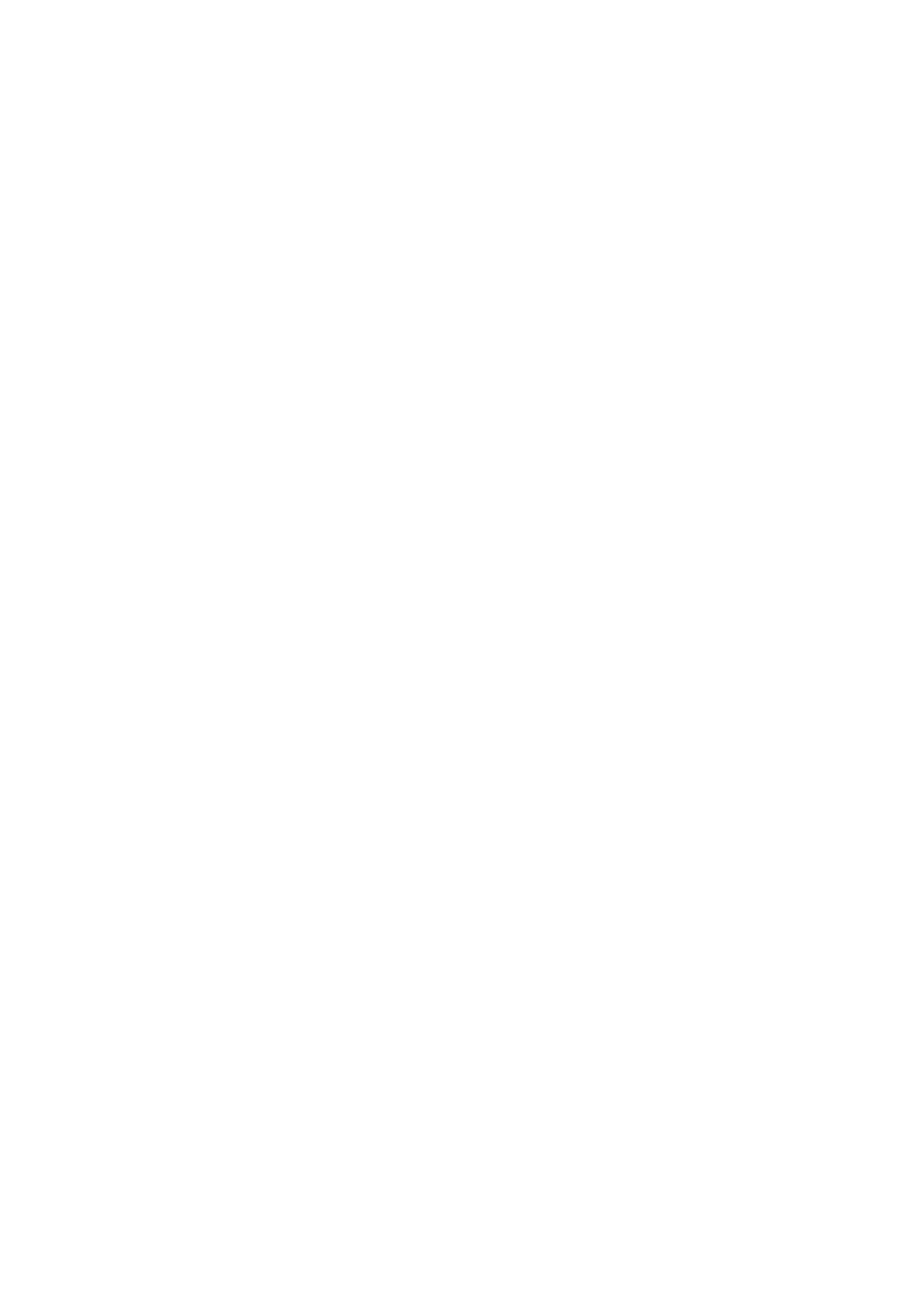# **ANNEX**

### **ORGANIZATION AND METHOD OF WORK OF THE LEGAL COMMITTEE**

### **Table of contents**

# **1 INTRODUCTION**

Purpose and application

**Objectives** 

### **2 DEFINITIONS**

# **3 COORDINATION OF WORK**

# **4 WORK PLANNING AND DELIVERY PROCESS**

**Outputs** 

Management, control and reporting

**Responsibilities** 

## **5 WORKING ARRANGEMENTS**

Working, drafting, correspondence, intersessional working and other groups

# **6 PROCEDURES FOR PREPARATION AND SUBMISSION OF DOCUMENTS**

Preparation of documents

Submission of documents

# **7 ADDITIONAL CONSIDERATIONS**

**8 OBSERVANCE OF THE DOCUMENT**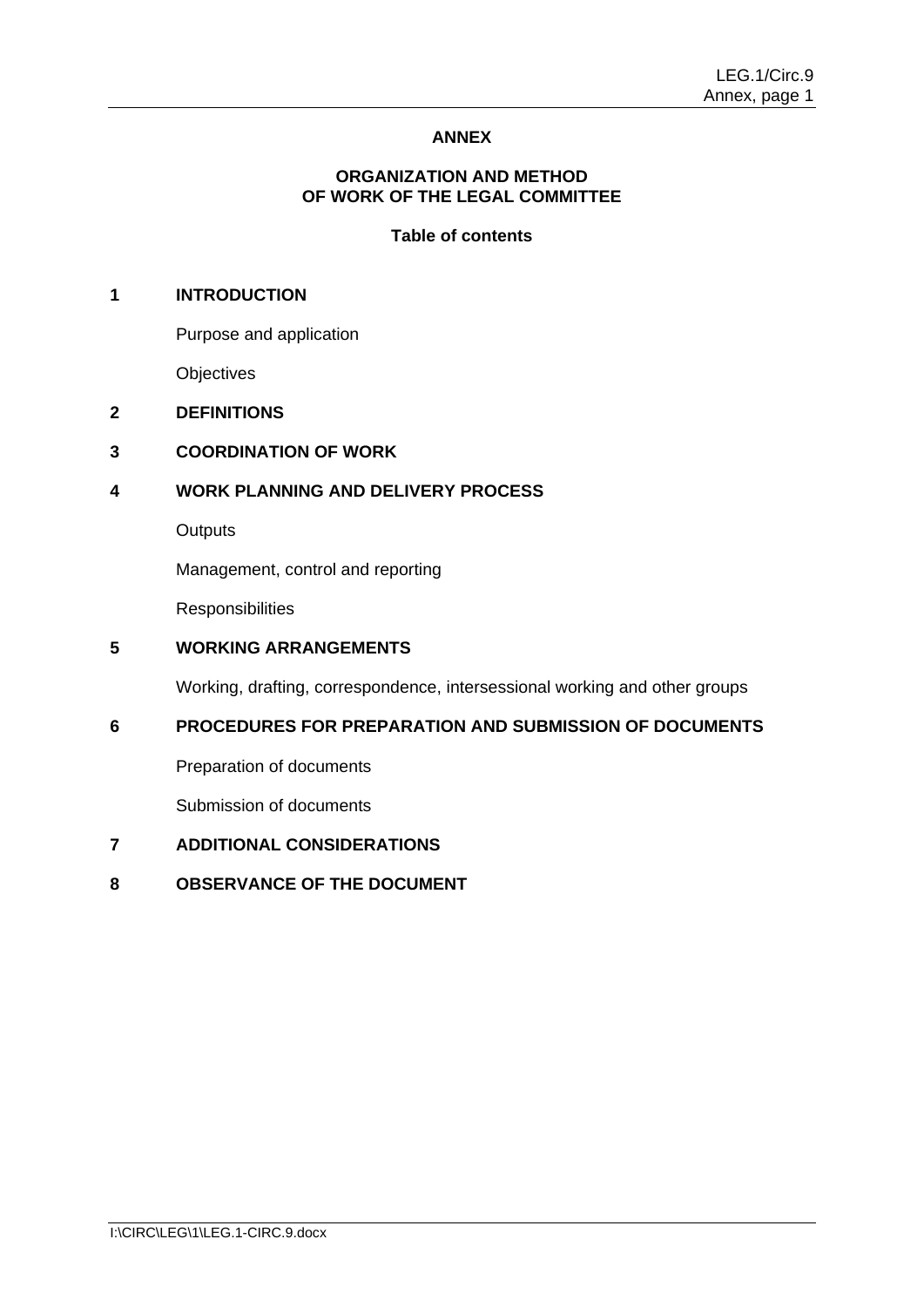- ANNEX 1 PROCEDURES FOR THE ASSESSMENT OF IMPLICATIONS OF CAPACITY-BUILDING REQUIREMENTS WHEN DEVELOPING NEW, OR AMENDING EXISTING, MANDATORY INSTRUMENTS
	- APPENDIX 1 IDENTIFICATION OF CAPACITY-BUILDING IMPLICATIONS FLOW CHART
	- APPENDIX 2 CHECKLIST FOR THE IDENTIFICATION OF CAPACITY-BUILDING IMPLICATIONS
	- APPENDIX 3 CHECKLIST OF ISSUES REQUIRING SPECIAL FOCUS WHEN DEVELOPING CAPACITY-BUILDING RELATED TO THE IMPLEMENTATION OF NEW MEASURES
- ANNEX 2 FORMAT 1: BIENNIAL STATUS REPORT FORMAT 2: POST-BIENNIAL AGENDAS OF COMMITTEES
- ANNEX 3 CHECKLIST FOR IDENTIFYING ADMINISTRATIVE REQUIREMENTS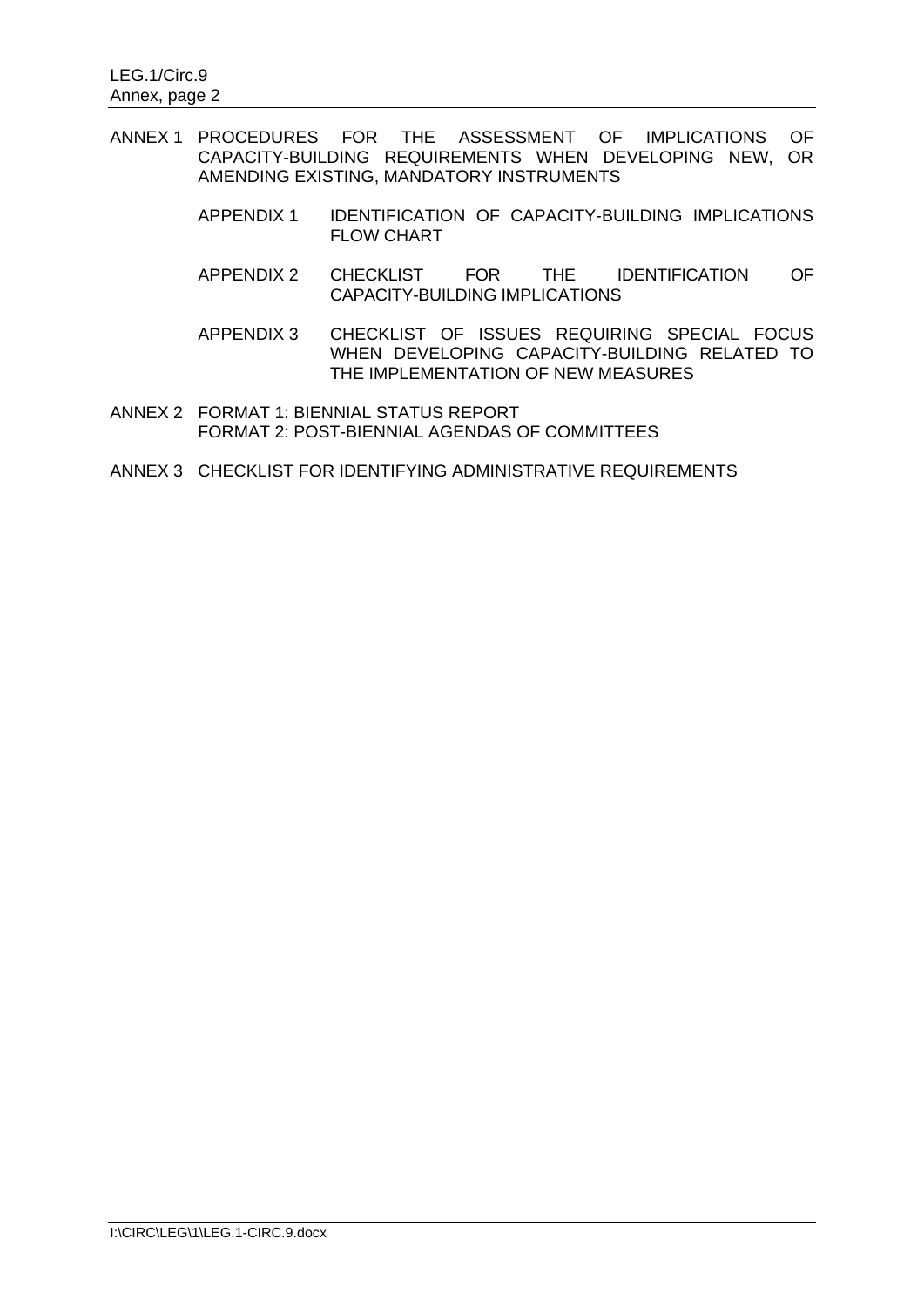# **1 INTRODUCTION**

#### **Purpose and application**

1.1 The purpose of this document is to provide a uniform basis for the Legal Committee to conduct its work in an efficient and effective manner and to strengthen the linkage between the Organization's strategy, the work of the Committee and the biennial budget with a view to achieving IMO's objectives and the priorities over a biennium.

1.2 Proper application of this document will also enhance the ability of Committee members to cover the full spectrum of IMO activities relevant to their work and thus provide for their effective participation in the rule-making process of the Organization. It is also expected that the document will enable the Committee to further improve its decision-making functions.

1.3 The document is applicable to the work of the Committee as well as to working groups, drafting groups and correspondence groups. The Chairs of the Committee and of working groups, drafting groups and correspondence groups should make all efforts to ensure strict compliance with the document.

1.4 The document will be kept under review and will be updated as necessary in light of the experience gained in its application, taking into account resolution A.1111(30) on the *Application of the Strategic Plan of the Organization*, as may be amended.

### **Objectives**

1.5 The provisions of this document are aimed at achieving the following objectives:

- .1 to align and strengthen the planning and reporting processes by linking agenda setting and reporting clearly to the Strategic Plan;
- .2 to strengthen the linkage between outputs on the biennial agenda and the resources required to deliver the outputs;
- .3 to facilitate the efforts of the Committee in controlling and monitoring the Organization's work;
- .4 to promote discipline in adherence to the planning procedures and documents;
- .5 to promote objectivity, clarity and realistic time frames in the establishment of biennial agendas by the Committee;
- .6 to ensure maximum possible participation by all Member States and by organizations with observer status in the work of the Committee; and
- .7 to establish responsibilities and promote involvement in the planning and reporting processes.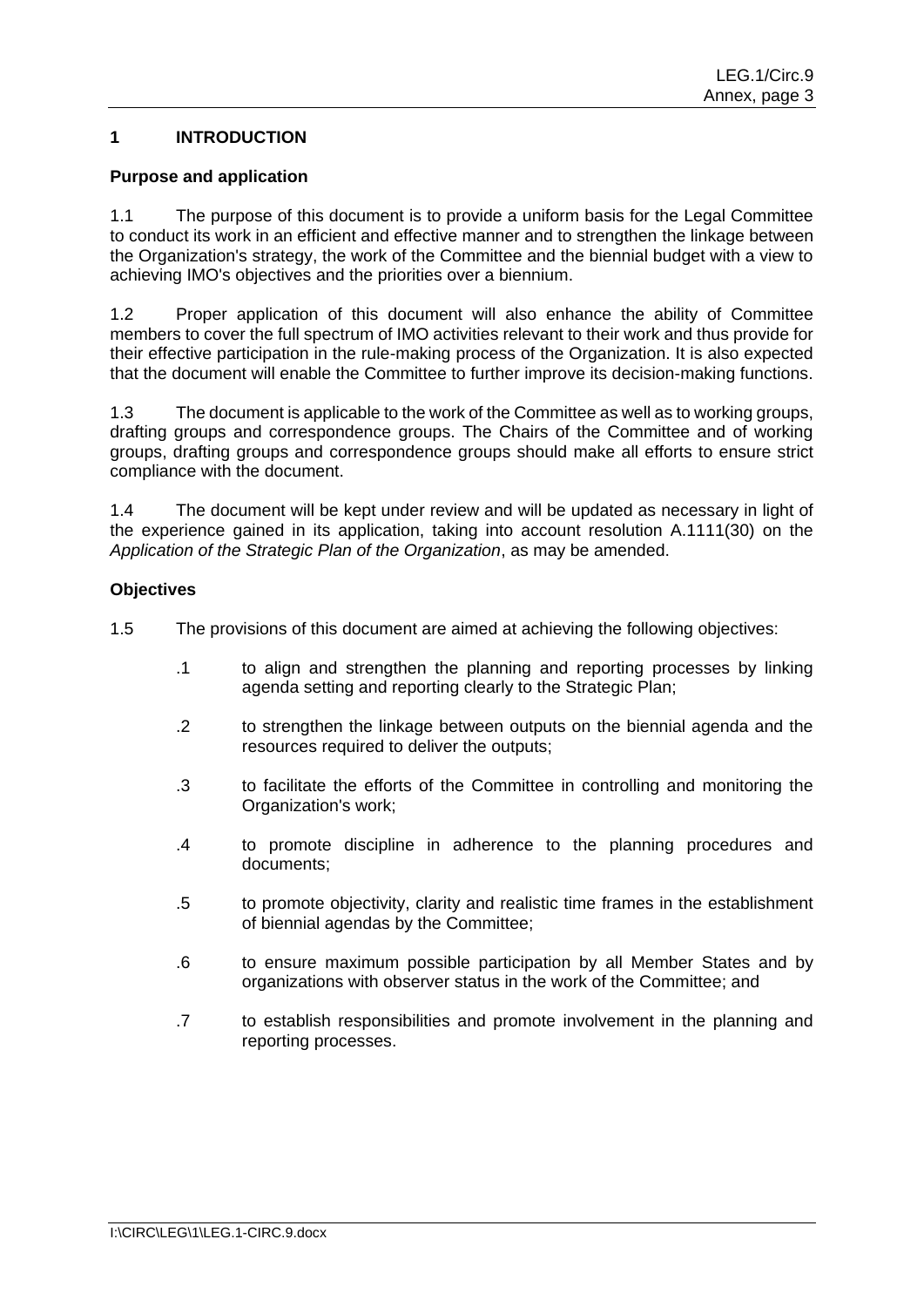### **2 DEFINITIONS**

- 2.1 For the purposes of this document, as appropriate, the following definitions will apply:
	- .1 *IMO organs* are the Council and committees of the Organization specified in Article 11 of the IMO Convention, including their subsidiary bodies.
	- .2 *Strategic Plan* is the Strategic Plan for the Organization for the six-year period adopted by the Assembly, which contains strategic directions enabling IMO to achieve its mission.
	- .3 *Output* is an item to be delivered by one or more IMO organs during the current biennium or accepted for a subsequent biennium.
	- .4 *Agenda* is a list of outputs for discussion at a particular meeting.
	- .5 *Biennial agenda* is a list of outputs to be delivered by an IMO organ during a biennium.
	- .6 *Post-biennial agenda* is a list of outputs accepted by the Council or committees in one biennium that are to be delivered or initiated in the next biennium.

# **3 COORDINATION OF WORK**

3.1 The Committee shall function as a policy-making body and its working, drafting or other groups as purely technical bodies.

3.2 The Committee shall routinely examine its outputs, establish priorities, review the allocation of its meeting weeks and approve its biennial and provisional agendas, taking into account any recommendations made by the Committee's Chair as provided in paragraph 3.3.

3.3 The Committee's Chair shall, at the end of the first year of the biennium, submit to the Committee a plan covering the activities, priorities and meetings of the Committee for the coming biennium, for consideration in the subsequent year.

3.4 The Committee shall regularly review the status of all conventions, protocols and other major instruments under its purview.

3.5 When an issue is transferred to the Committee by another committee of the Organization for specific action, the Committee, before including the subject in question in the biennial agenda, shall decide that the provisions of section 4, as appropriate, are fully satisfied, even if the issue, in accordance with the criteria of the referring committee, satisfies the requirements of the current Strategic Plan for the Organization.

# **4 WORK PLANNING AND DELIVERY PROCESS**

#### **Outputs**

4.1 The Committee shall identify, in a timely manner, the outputs to be included in the list of outputs for the next biennium, and the Secretariat should develop its Business Plan, as such identification provides a basis for making an estimate of the budget required for that biennium.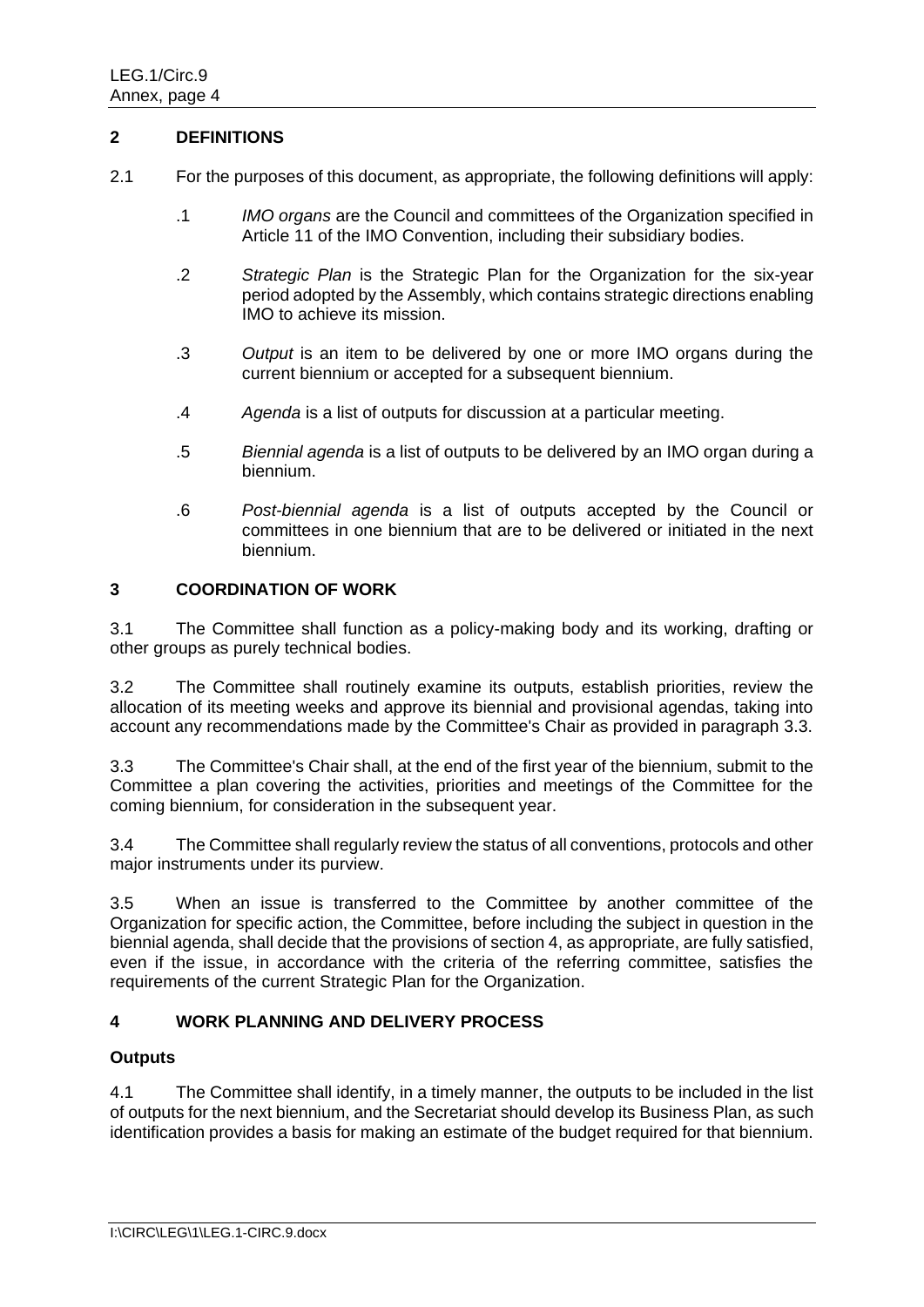4.2 In the process of constructing the list of outputs for the next biennium, the following should be included:

- .1 continuous and annual outputs within the current list of outputs; and
- .2 outputs that have not been completed.

Outputs from the post-biennial agenda should also be included, subject to resource availability. Any other proposals for new outputs may be included following their assessment in accordance with this document.

4.3 Decisions on the list of outputs for the next biennium shall be guided by the strategic directions in the Strategic Plan and shall take due account of:

- .1 the anticipated workload of the Committee;
- .2 the need to deliver the output;
- .3 the personnel and budgetary resources available; and
- .4 the potential adverse impact that a decision on whether or not to include an output may have on the ability of the Organization to meet its objectives.

4.4 Outputs may be revised during the biennium by the Committee, taking into account the provisions of paragraph 4.3, if subsequently endorsed by the Council.

4.5 The Committee, in determining the acceptance of an output and its inclusion on its biennial or post-biennial agenda, shall at all times be guided by the Strategic Plan, and shall, in particular, take due account of:

- .1 the specific necessity for an output to be started during the current biennium;<sup>1</sup>
- .2 the potential impact that the inclusion of an output on the biennial agenda may have on the timely delivery of outputs during the biennium;
- .3 the potential impact that the inclusion of an output may have on the workload of the Committee;
- .4 the personnel and budgetary resources available;
- .5 the potential adverse impacts on the ability of the Organization to meet its objectives if a decision is made not to accept a proposal for inclusion of an output in the biennial or post-biennial agendas; and
- .6 the potential impact that the inclusion of an output may have on small island developing States (SIDS) and least developed countries (LDCs).

4.6 An overview of the Organization's strategic planning process and its steering and reporting flows are shown in diagrams 1 and 2 contained in annex 1 to resolution A.1111(30) on *Application of the Strategic Plan of the Organization*.

-

The normal action will be for outputs, if accepted, to be placed on the post-biennial agenda, and only in exceptional circumstances will outputs be added to the biennial agenda and current list of outputs.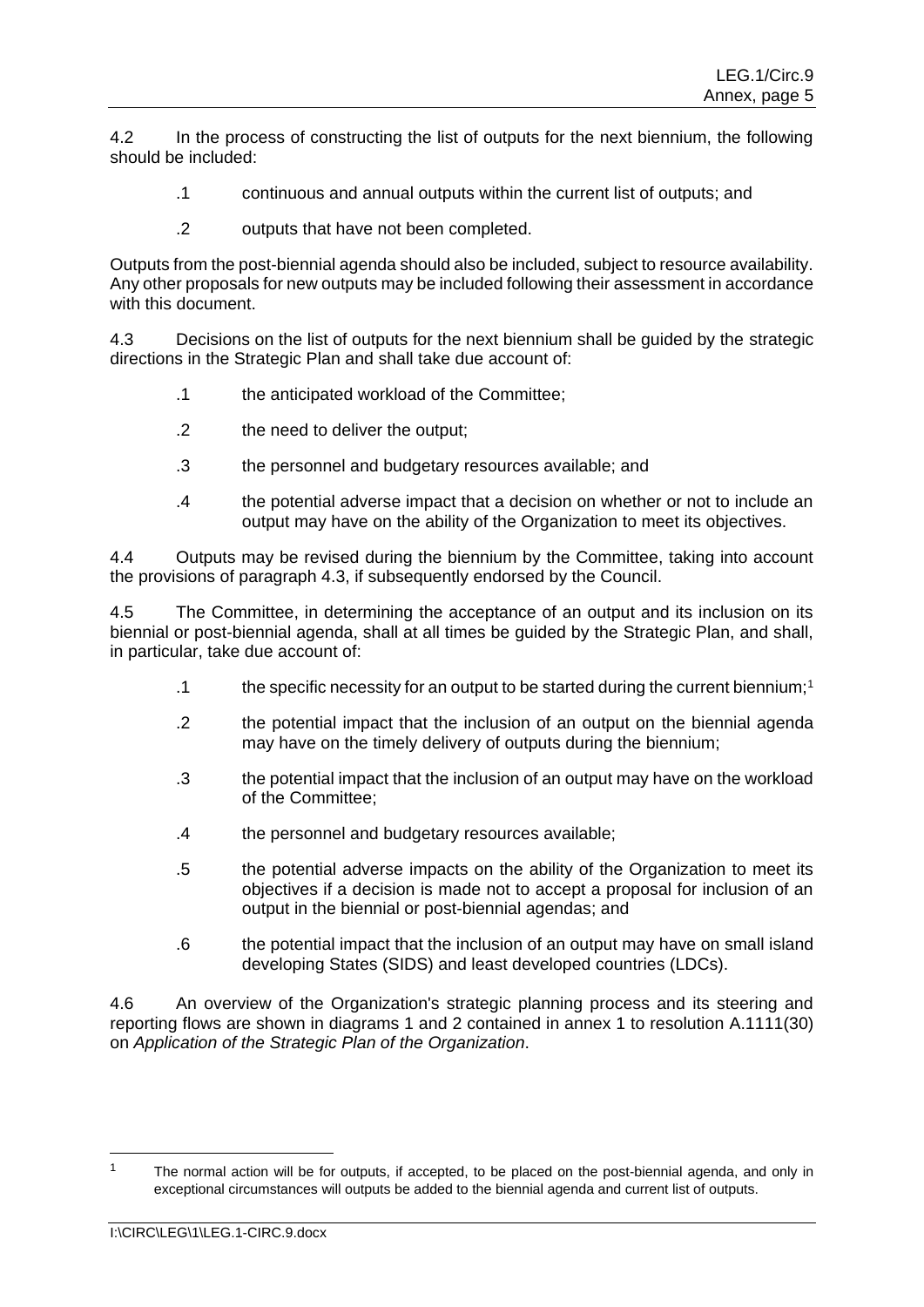### *Submission of proposals for new outputs*

4.7 To enable the Committee to carry out a proper assessment of proposals for new outputs, submissions containing such proposals must, at a minimum, contain the information, including demonstration and documentation, as follows:

- .1 **IMO's objectives**: Provide evidence whether and how the proposal:
	- .1 is within the scope of IMO's mission; and
	- .2 contributes to the implementation of the strategic directions established in the Strategic Plan, if applicable. Outputs that are not directly related to the strategic directions can be accepted as "other work".

.2 **Need**: Demonstrate and document:

- .1 the need for the proposed output in terms of the risks or hazards which are considered necessary to be addressed; 2 and
- .2 the evidence to support the perceived need.
- .3 **Analysis of the issue**: Provide an analysis of the proposed measure, including an assessment of its practicability, feasibility and proportionality.
- .4 **Analysis of implications**: Provide an analysis of the implications of the proposal, addressing the cost to the maritime industry as well as the relevant legislative and administrative burdens (including the proposed method(s) of fulfilling any resulting administrative requirement).
- .5 **Benefits**: Provide evidence that the benefits vis-à-vis enhanced maritime safety, maritime security or protection of the marine environment expected to be derived from the inclusion of the new item justify the proposed action.
- .6 **Industry standards**: Provide information on whether adequate industry standards exist or are being developed and the intended relationship between such standards and the proposed output.
- .7 **Output**: Specify the intended output in SMART terms (specific, measurable, achievable, realistic and time-bound) including the scope of application. If work on an output is expected to go beyond one biennium, the expected deliverables for each biennium should be detailed.

-

<sup>2</sup> If the proposed output includes the development of a new convention or the amendment of an existing convention then the principles contained in resolutions A.500(XII) and A.998(25) on the demonstration of a "compelling need" should be respected.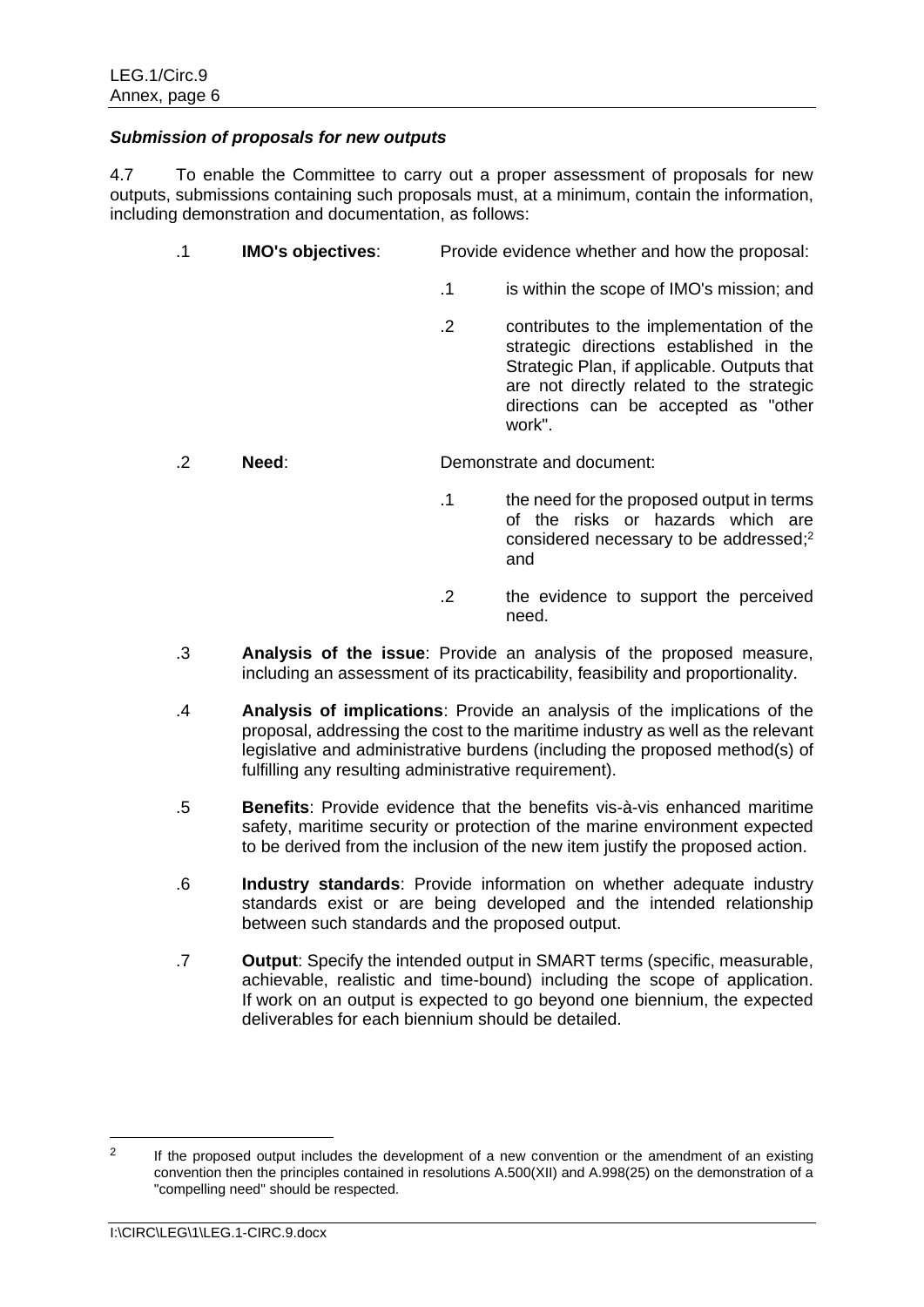- .8 **Urgency:** Provide, with reference to the current Strategic Plan, evidence of:
	- .1 the urgency of the proposed output, including any proposal to include the proposed output on the biennial agenda; and
	- .2 the date that the proposed output should be completed.
- .9 **Action required**: Specify the action required by the IMO organ.

4.8 Member Governments should refrain from submitting to the Committee proposals for outputs under specific agenda items and the Secretariat should not accept such submissions and should advise the submitting Administrations accordingly.

# *Preliminary assessment by the Committee's Chair of proposals for outputs*

4.9 In order to facilitate consideration of proposals for outputs by the Committee, the Chair should undertake a preliminary assessment of such proposals. The Chair should, for that purpose, be supported by the Vice-Chair and the Secretariat.

The outcome of the preliminary assessment should be submitted to the Committee for consideration and approval, and should include the Chair's appraisal of:

- .1 whether the proposal complies with the requirements for the submission of proposals for outputs, as specified in paragraph 4.7;
- .2 whether the proposal complies with the criteria specified in paragraph 4.11;
- .3 whether the demonstrated need of the proposal requires its inclusion in the biennial agenda; and, if so,
- .4 whether the agenda of the Committee can absorb the work associated with the output.

# *Assessment of proposals for outputs*

4.11 Before deciding to accept a proposal for a new output, the Committee shall carry out an assessment of the proposal against the following criteria:

- .1 Is the subject addressed by the proposal considered to be within the scope of IMO's mission?
- .2 Does the proposal involve the exercise of functions conferred upon the Committee by or under any international convention or related instrument?
- .3 Has a need for the output been justified and documented?
- .4 Has an analysis been provided that justifies and documents the practicality, feasibility and proportionality of the proposed output?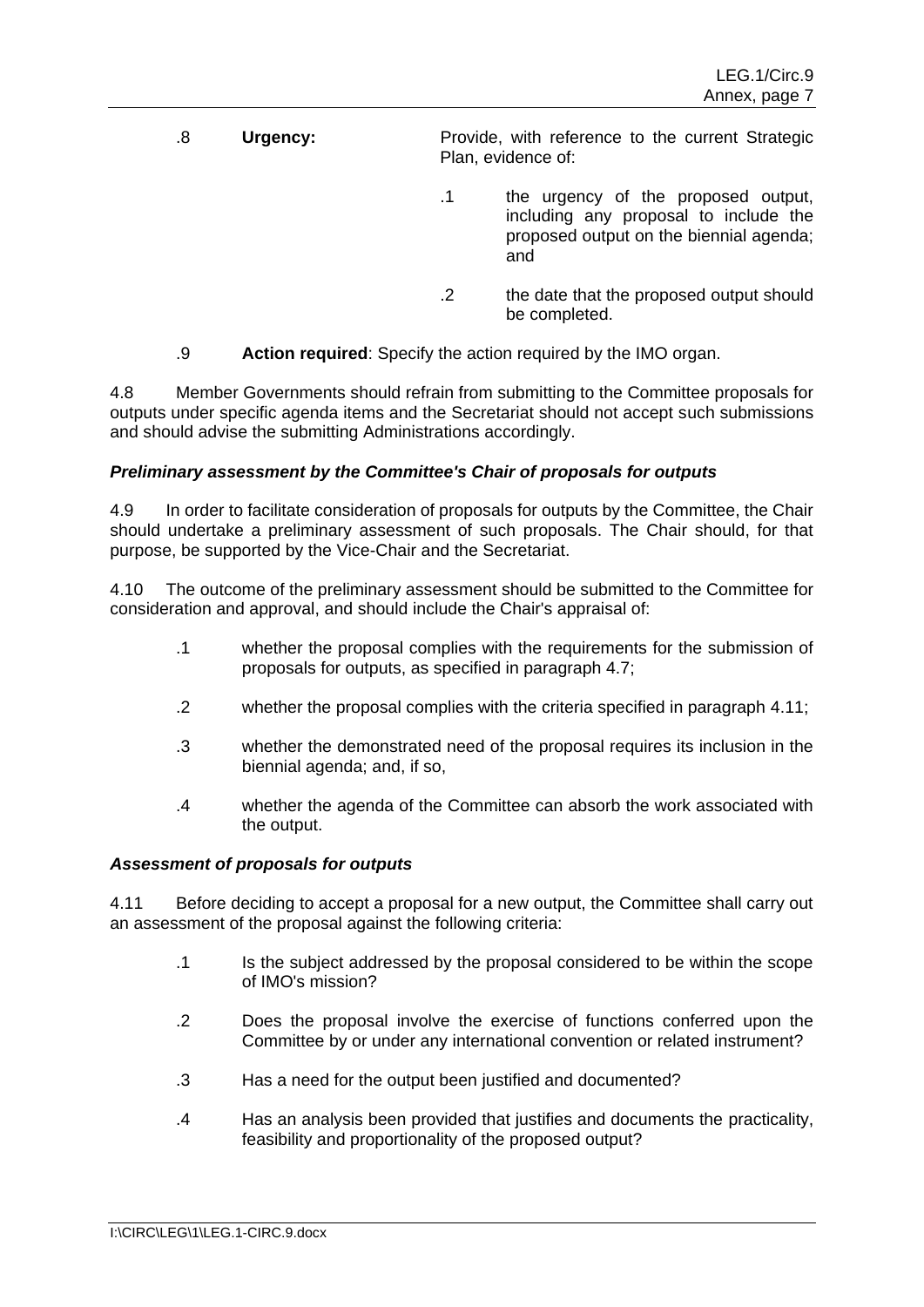- .5 Has the analysis of the issue sufficiently addressed the cost to the maritime industry as well as the relevant legislative and administrative burdens?<sup>3</sup>
- .6 Are the benefits that are expected to be derived from the inclusion of the proposed output clearly stated?
- .7 Do adequate industry standards exist or are they being developed?
- .8 Has the proposed output been properly specified in SMART terms (specific, measurable, achievable, realistic, time-bound)?
- .9 If inclusion of the output in the current biennium is proposed, is this action properly justified?
- .10 Would a decision to reject or postpone the commencement of the work in relation to the proposal pose an unreasonable risk to the Organization's overall mission?

4.12 Nothing in this document shall prohibit the Committee from taking immediate action on urgent matters if the risk of not acting will adversely affect the Organization's ability to meet its objectives.

### *Decision on acceptance and inclusion of outputs*

4.13 Based on its assessment in accordance with paragraph 4.11, having taken due account of the Chair's appraisal of the proposal in accordance with paragraphs 4.9 and 4.10, the Committee may decide that:

- .1 the proposal is not within the scope of the mission of the Organization and should, therefore, not be accepted for inclusion;
- .2 the need has not been sufficiently demonstrated and therefore the output should not be included;
- .3 for outputs for which extensive work is required, such as the revision of conventions or the preparation of codes, the Chair should be invited, with the support of the Secretariat, to prepare a comprehensive and coherent plan of work in order to inform the Committee of the full impact of the proposed output before it finalizes its decision on the output;
- .4 the urgency of the proposed action did not justify inclusion within the current biennium, and therefore accept the output for inclusion in the next biennium;
- .5 the implications for the present workload of the Organization are unacceptable within the current biennium, and therefore accept the output for inclusion in the next biennium; or
- .6 the demonstrated need for the output is such that it should be included, together with a target date for completion, in the biennial agenda, provided the Committee is satisfied that the implications for the workload and planning are acceptable.

-

 $3$  Refer to the checklist in annex 3, which should be completed by all proponents of outputs and attached to their proposals for consideration by the Committee. The Committee may also use the checklist before adopting new, or amending existing, mandatory instruments, in order to satisfy itself that administrative requirements have been minimized to the greatest extent possible.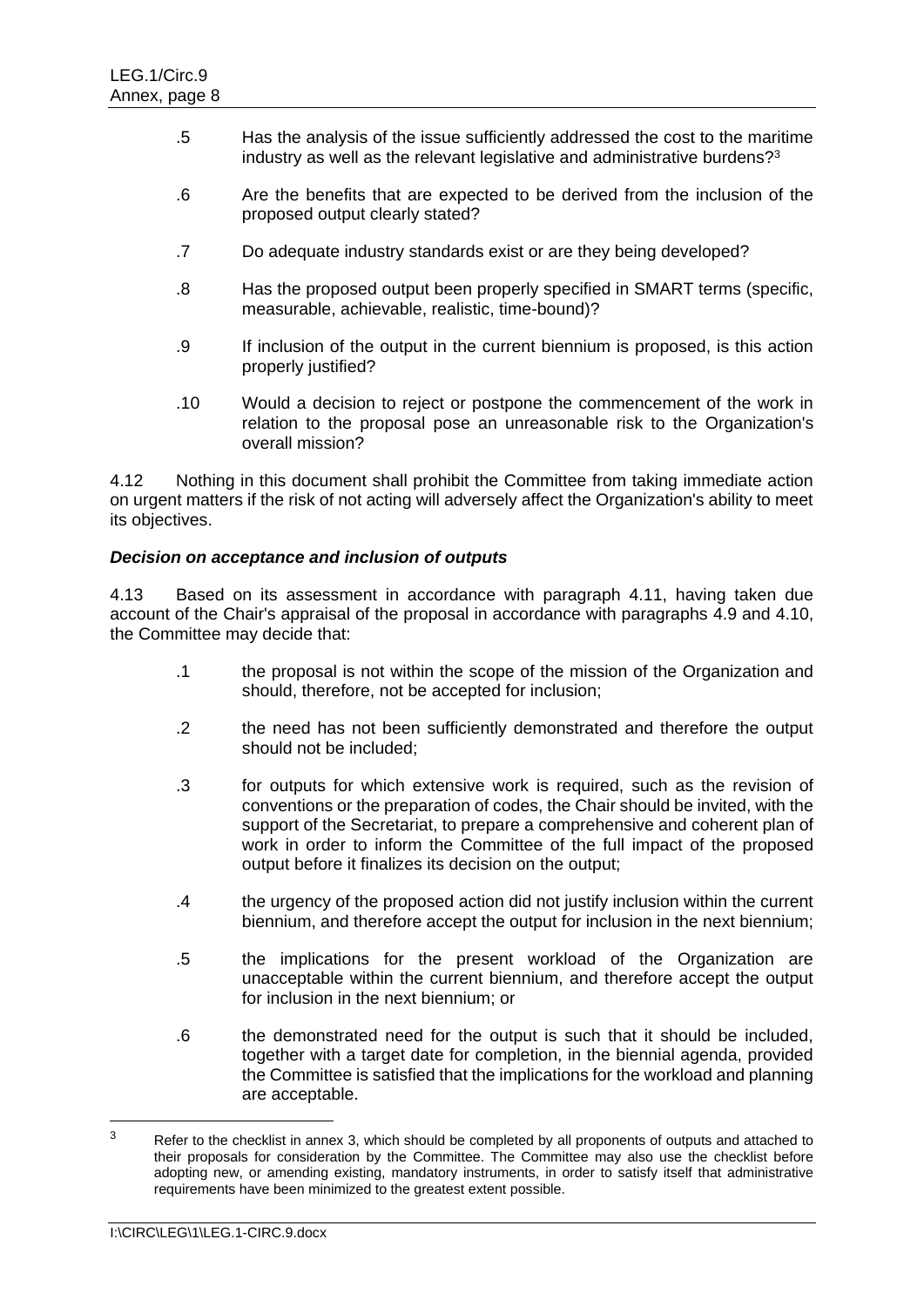| <b>Mission</b>                                   | Need to carry<br>out the work  | <b>Urgency to</b><br>deliver the<br>output | Work load/<br>personnel and<br>budgetary<br>resources                                                                    | <b>Decision</b>                                                     |
|--------------------------------------------------|--------------------------------|--------------------------------------------|--------------------------------------------------------------------------------------------------------------------------|---------------------------------------------------------------------|
| Within the<br>mission of<br>the<br>Organization  | Demonstrated                   | <b>Justified</b>                           | Implication of<br>workload and<br>planning are<br>acceptable within<br>the current<br>biennium                           | Accept output<br>for inclusion<br>within the<br>current<br>biennium |
|                                                  |                                |                                            | Implications for<br>the present<br>workload of the<br>Organization are<br>unacceptable<br>within the current<br>biennium | Accept output<br>for inclusion in<br>the next<br>biennium           |
|                                                  | Demonstrated                   | Not Justified                              | Acceptable to<br>next biennium                                                                                           | Accept output<br>for inclusion in<br>the next<br>biennium           |
|                                                  | <b>Not</b><br>demonstrated     | Not Justified                              | No need to<br>further consider                                                                                           | Output not to<br>be accepted for<br>inclusion                       |
| Outside the<br>mission of<br>the<br>Organization | No need to<br>further consider | No need to<br>further consider             | No need to<br>further consider                                                                                           | Output not to<br>be accepted for<br>inclusion                       |

4.14 Following a decision by the Committee to include an output in its biennial or post-biennial agenda, it shall decide whether the output contributes to the delivery of a strategic direction. Outputs that are not directly related to the strategic directions can be accepted as "other work".

4.15 Following a decision by the Committee to include an output in its post-biennial agenda, the Committee shall include the output and the timescale for completion in its proposals for the list of outputs of the next biennium.

4.16 In order to maintain a balance between effective control and the need for flexibility in addressing urgent and unexpected challenges within the Organization's mandate, any decision to include a new output in the current list of outputs is subject to endorsement by the Council, prior to the initiation of work on such outputs.

# *Other principles on outputs*

4.17 The Committee shall report on its decisions on proposals for outputs in its regular reports to the Council, for endorsement and in order to facilitate the monitoring by the Council of the delivery of the current biennial agenda and the planning of future work.

4.18 Proposals for the inclusion of outputs submitted to the Committee by non-governmental organizations shall be co-sponsored by Governments.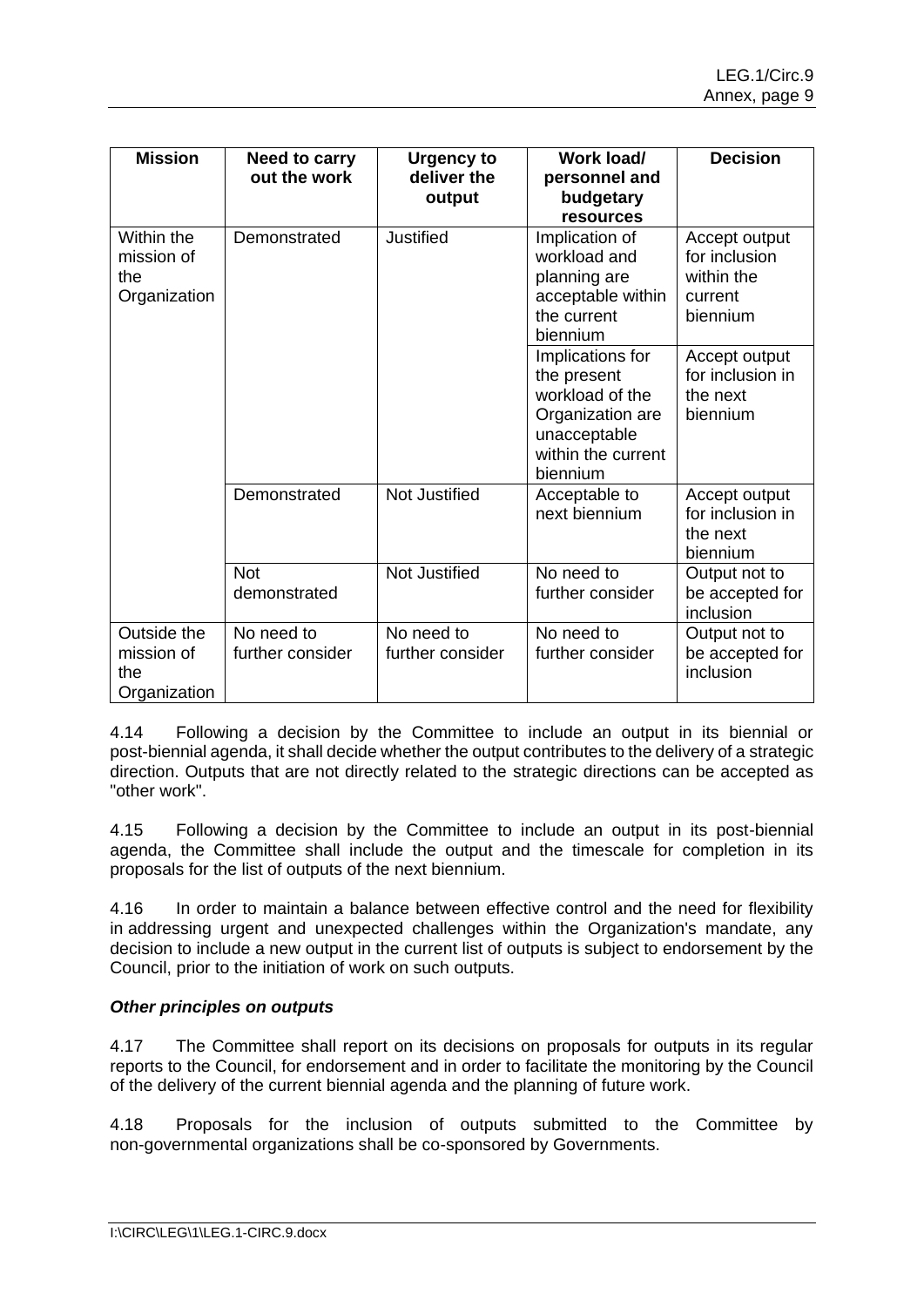4.19 Follow-up action in response to specific requests for action emanating from the Assembly and diplomatic conferences convened by IMO, United Nations conferences and bodies, regional intergovernmental conferences and other international and intergovernmental organizations, etc. shall be evaluated in light of this document.

4.20 Following a decision by the Committee to include in its biennial or post-biennial agenda an output involving the amendment of mandatory instruments, it must, in keeping with the provisions of resolution A.998(25), initiate the assessment of any capacity-building and technical assistance pertaining to that item when work starts on the output, by following the procedure prescribed in annex 1.

### **Management, control and reporting**

4.21 Management and control of the planning of, and reporting on the implementation of, the Strategic Plan are critical elements for measuring the Plan's effectiveness and transparency. Consequently, it is important that proper management and control mechanisms are in place to ensure that:

- .1 biennial agendas and agendas are both clearly linked to the Strategic Plan including the list of outputs;
- .2 the objectives of the Strategic Plan can be met within the resource constraints of the Organization and its membership;
- .3 the Organization's response to changes in the environment within which it operates is consistent with the Strategic Plan; and
- .4 monitoring and reporting are such that progress on biennial agendas is explicitly linked to progress on the delivery of outputs.

4.22 In order to provide a transparent link between the Strategic Plan and the Organization's work, the following principles shall be applied:

- .1 the list of outputs shall together with the Secretariat's Business Plan form the basis of the biennial work of the Committee and the budget of the Organization;
- .2 the items contained in the agenda and biennial agenda of the Committee shall all be outputs in the list of outputs or included in the Secretariat's Business Plan;
- .3 the biennial agenda of the Committee shall follow format 1 set out in annex 2;
- .4 for outputs with target completion dates within the current biennium, the biennial agenda (see annex 2 (format 1)) shall specify the year of planned completion and include any tasks that are to be completed on an annual basis;
- .5 for an action that is expected to take more than one biennium to complete, the list of outputs shall specify the planned completion year; the Committee shall review the relevant output at the end of the biennium to assess the progress made and make a recommendation whether to include it in the next list of outputs;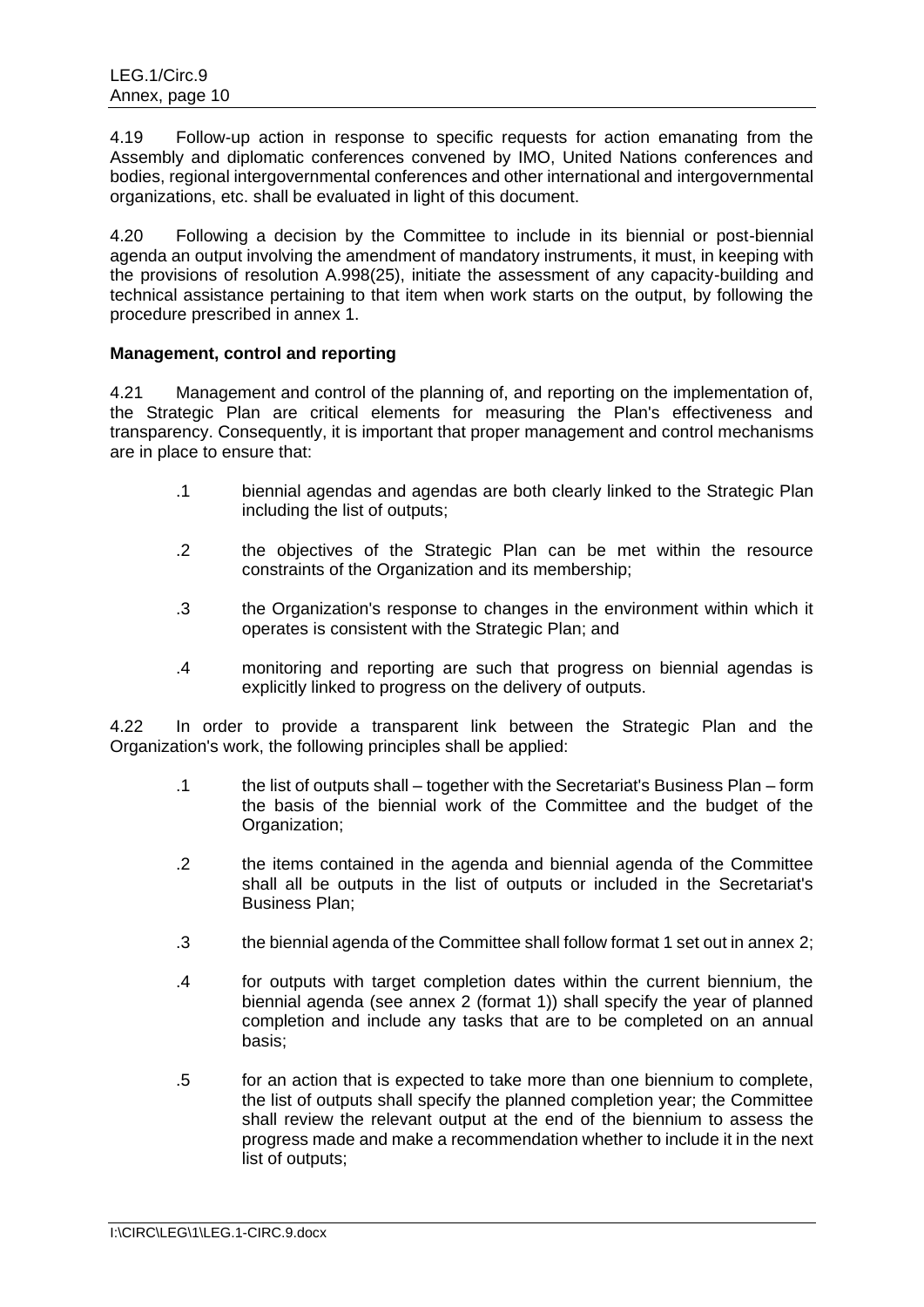- .6 continuous items are discouraged, but in those cases where they are deemed unavoidable it is still necessary for them to be given a "SMART" definition so that progress during the biennium can be assessed; and
- .7 documents submitted to the Committee shall clearly demonstrate the direct relation between the proposals they contain and the output to be delivered under the relevant agenda item, on the basis of the list of outputs.

4.23 In order to ensure transparent and efficient monitoring and reporting on the status of outputs, all reports shall be prepared in accordance with format 1 set out in annex 2. The Secretariat should also report to the Council on the status of its Business Plan.

4.24 Reports on the status of outputs included in the list of outputs shall constitute or be annexed to the reports of each session of the Committee, and to the biennial report of the Council to the Assembly. Such reports shall identify new outputs accepted for inclusion in the biennial agenda.

4.25 In preparing its own report, the Committee shall incorporate all reports it has received since its previous report on the status of outputs.

4.26 The Committee shall establish and maintain a post-biennial agenda, which shall follow format 2 set out in annex 2. This shall be annexed to the report of each session.

# **Responsibilities**

4.27 Member States and the Secretariat shall ensure consistency and discipline in the administrative management of the planning and reporting cycle.

4.28 Accordingly, the Chair, Vice-Chair and Secretary of the Committee have a specific responsibility for the effective management of the planning and reporting cycle and for consistent and rigorous application of this document and the document on *Application of the Strategic Plan of the Organization* (resolution A.1111(30)).

4.29 In order to fulfil the function in paragraph 4.28, well-established cooperation and coordination are expected between the Chair, Vice-Chair and Secretary of the Committee by all available means, including through face-to-face meetings and teleconferences, as deemed necessary.

# **5 WORKING ARRANGEMENTS**

# **Working, drafting, correspondence, intersessional working and other groups**

# *Working groups*

5.1 The Committee should keep the number of working groups formed during its sessions to a minimum; however, a maximum of three working groups could be established, where necessary, bearing in mind the difficulties small delegations experience in being represented in such groups and the fact that such groups work without interpretation. When a working group has completed its task and has been terminated, another working group should not be convened in its place during the same session.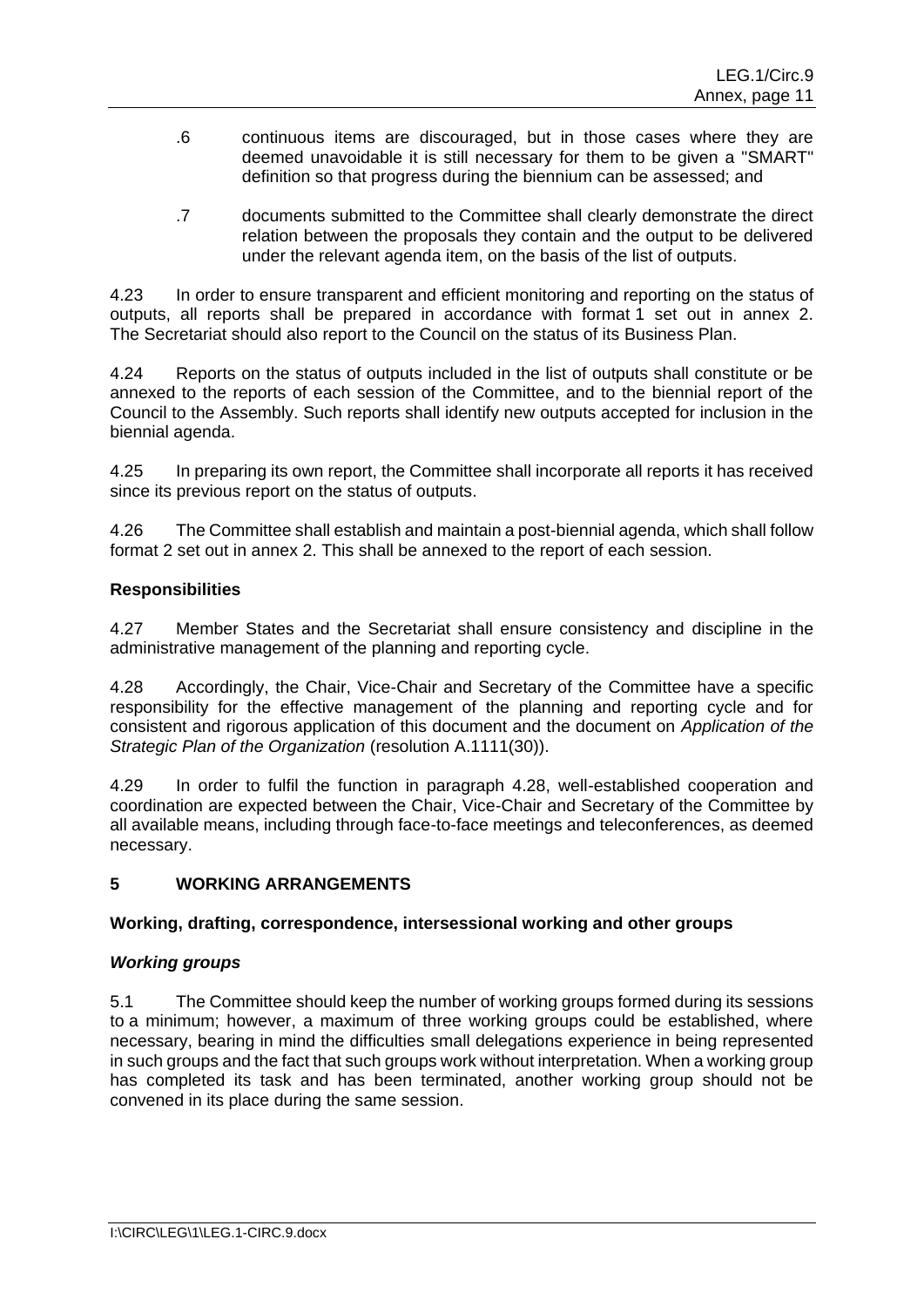5.2 Where more than three working groups are needed to deal with different subjects in one session, the Committee should establish a priority order for possible subject items and decide accordingly. Where more than three unrelated topics need to be covered by independent working groups over several sessions, arrangements could be made for groups concerned to meet at alternate sessions of the Committee within the maximum of three groups per session.

5.3 Working groups may start work on the morning of the first day of the meeting on the basis of the draft terms of reference presented by the Chair of the Committee, pending formal discussion of those terms of reference under the relevant agenda item. However, these measures should be an option and be decided at the meeting with caution. It should be encouraged that, whenever possible, terms of reference of working groups should be agreed at the previous sessions of the Committee. Another option would be that the draft terms of reference of working and drafting groups issued at the beginning of the session, in accordance with paragraph 5.18 of this document, also identify items on which the groups could start, if so decided, working on the morning of the first day of the meeting, without prior consideration of the related agenda items in plenary.

5.4 In principle, there should be no splinter group(s) of a working group. However, where the establishment of a splinter group(s) is necessary for the facilitation and efficiency of the work, the working groups should have a unanimous agreement on its establishment and the outcome of the group's(s') work should be considered and agreed by members of the working group and incorporated in the report of the working group. Splinter group(s), if established, should meet outside normal working hours, unless the working group decides otherwise in view of the efficiency of the work.

5.5 When appropriate, working groups should make full use of the 5 working days of a session, submitting their reports to the next session of the Committee. When working group reports are to be prepared during a session, all efforts should be made to keep such reports as short as possible.

5.6 Permanent working groups should be avoided and, if there ever is a need for such a group, clear justification and appropriate terms of reference should be agreed.

# *Drafting groups*

5.7 In addition to working groups, the Committee may form drafting groups. In no case should more than five groups (e.g. three working and two drafting groups) meet simultaneously during a session. If additional drafting groups are needed, they should meet outside normal working hours.

# *Correspondence groups*

5.8 To facilitate the consideration of an issue, correspondence groups may be established by the Committee and instructed to work on the basis of a consolidated draft text prepared by a "lead country" or the Secretariat, thereby, through consultation between interested delegations by correspondence, decreasing the volume of documents submitted and processed, after the body concerned has agreed to consider the issue and has endorsed terms of reference for the group (see also paragraph 5.18).

5.9 Correspondence groups should utilize modern communications technology, such as the Internet, as much as possible.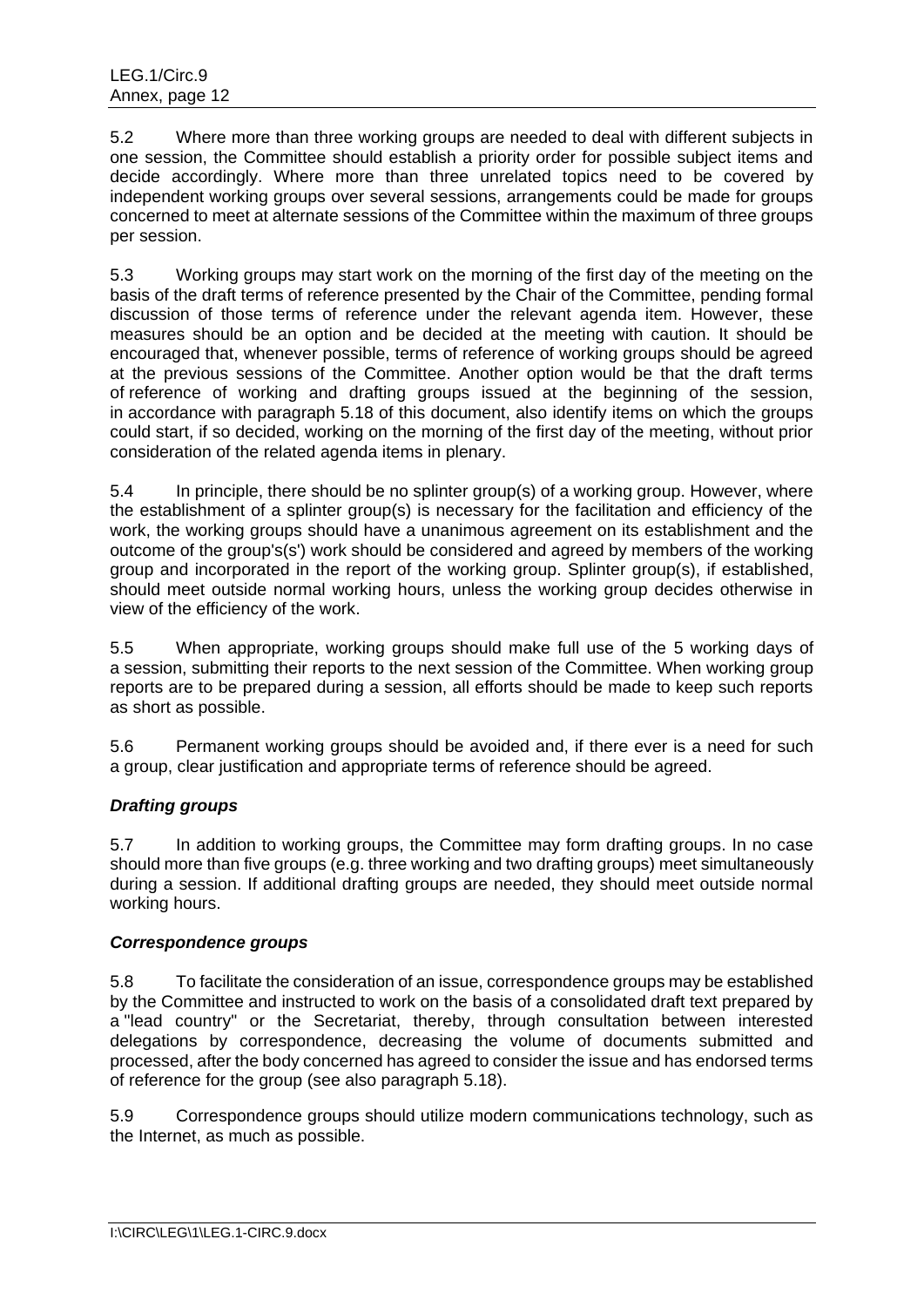5.10 The work of a correspondence group (e.g. the receipt and processing of comments and suggestions) should not pre-empt formal consideration of the relevant issue by the Committee or the positions taken by Member Governments or international organizations participating in the correspondence group.

5.11 In normal circumstances, the Committee should not establish more than three correspondence groups although this number may be increased where the urgency of the matter under consideration so justifies. Subgroups within a correspondence group should not be established. No official meetings of members of correspondence groups should be held without the prior approval of the Committee.

5.12 Participation in correspondence groups is open to all delegations (Governments and organizations) which can provide the necessary expertise on a timely basis or which have a particular interest in the issue under consideration. Any Member Government or international organization can join in the work of the correspondence group subsequent to the establishment of the group and any contribution should be accepted at any stage of the work of the group.

5.13 When establishing a correspondence group, a "lead country", "lead organization" or the Secretariat should be designated to coordinate the work of the group. Responsibilities of group coordinators should include:

- .1 preparation, maintenance and circulation of the list of participants;
- .2 establishment of deadlines for the preparation of draft texts and receipt of comments and proposals thereon;
- .3 preparation and circulation of draft texts and comments thereon;
- .4 preparation and submission to the Secretariat of the report of the correspondence group including any consolidated draft texts (see paragraph 5.17); and
- .5 introduction of the above-mentioned report and consolidated draft texts to the Committee.
- 5.14 Responsibilities of participants should include:
	- .1 active participation in the work of the group;
	- .2 compliance with the deadlines established for the submission of comments on draft texts, proposals, etc.; and
	- .3 relaying to other group members copies of comments, proposals, etc. submitted to the group coordinator.

5.15 The responsibilities of the Secretariat, in those cases where the Secretariat acts as a group coordinator, should be the same as those listed under paragraph 5.13 above. The Secretariat may also be requested to circulate consolidated draft texts, etc. on behalf of the group coordinator.

5.16 The results of work carried out by correspondence groups should normally take the form of a consolidated draft text reflecting the information received from members of the group. Such texts should be accompanied by a succinct report summarizing the work and indicating which members have provided input to the process. Where it has not been possible to prepare an agreed consolidated draft document, texts or issues on which there was a disagreement should be clearly indicated in the draft document or the report, as appropriate.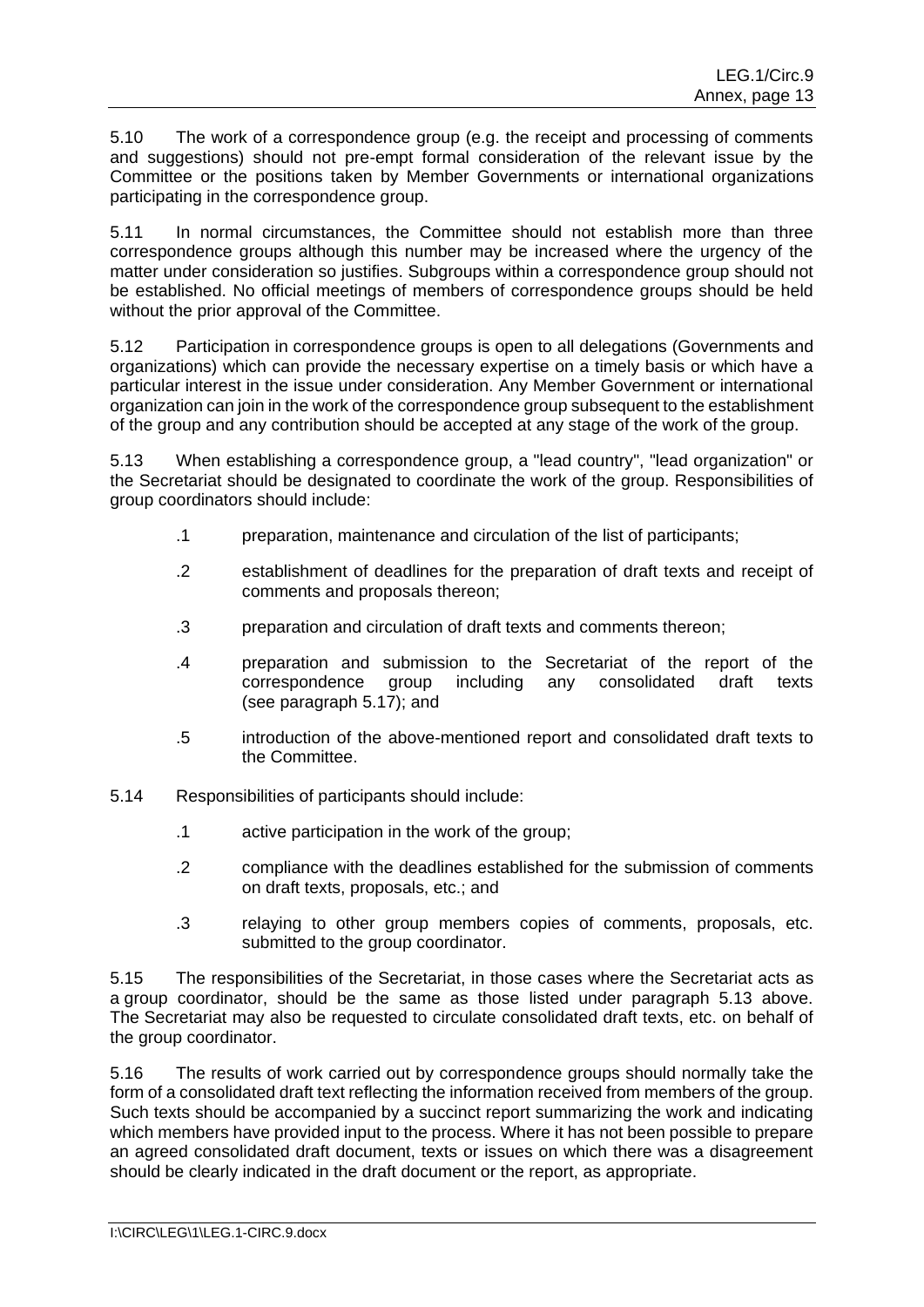5.17 Correspondence groups' reports should be submitted to the first session of the Committee to meet following conclusion of the groups' work in time to meet the deadline established for consideration of substantive documents, in accordance with the provisions of paragraph 6.6. Normally the work of the correspondence groups should not overlap with sessions of the Committee. In case the group has not finalized its work in time to meet such a deadline, a progress report should be made to the Committee.

# *Terms of reference of working, drafting and correspondence groups*

5.18 When working, drafting and correspondence groups are formed, draft terms of reference should be prepared following consultations between the Chair of the Committee and the Secretariat for approval by plenary. In the case of working and drafting groups, the aforementioned draft terms of reference should be issued by the Secretariat at the beginning of the session for agreement by plenary before the groups in question start their work. Thereafter, the agreed terms of reference should not be modified or extended without the Committee's prior consent.

# *Intersessional working groups*

5.19 Subject to approval by the Council, intersessional meetings of working groups may be convened without interpretation services. Intersessional meetings should only be held if considered to be absolutely essential and after careful consideration of their need by the Committee on a case-by-case basis, taking into account the priority and urgency of the specific matter such meetings will be invited to address. Intersessional meetings of such groups should be held at IMO Headquarters immediately before or after an agreed session of the Committee. Other arrangements may be considered; however, no arrangements should be made with respect to intersessional meetings until such meetings have been approved by the Committee.

# **6 PROCEDURES FOR PREPARATION AND SUBMISSION OF DOCUMENTS**

# **Preparation of documents**

6.1 Documents should be prepared in single spacing and be as concise as possible so as to facilitate their timely processing. In order to enhance the clear understanding of documents, the following should be observed:

.1 all documents should be preceded by a brief summary prepared in the form, and containing the information indicated in the table below. Documents – especially proposals for the inclusion of an output – should demonstrate, where feasible, the linkages to the Strategic Plan by including, in the summary, references to the related strategic direction(s) and output(s):

|                    | <b>SUMMARY</b>                                                                                                                                                                                                                                                                                    |
|--------------------|---------------------------------------------------------------------------------------------------------------------------------------------------------------------------------------------------------------------------------------------------------------------------------------------------|
| Executive summary: | This description should be brief, outlining the<br>proposed objective (an amendment, an Assembly<br>resolution, a circular, information only, etc.), and<br>include information on whether a proposal will have<br>any financial implications for the shipping industry<br>or for the IMO budget. |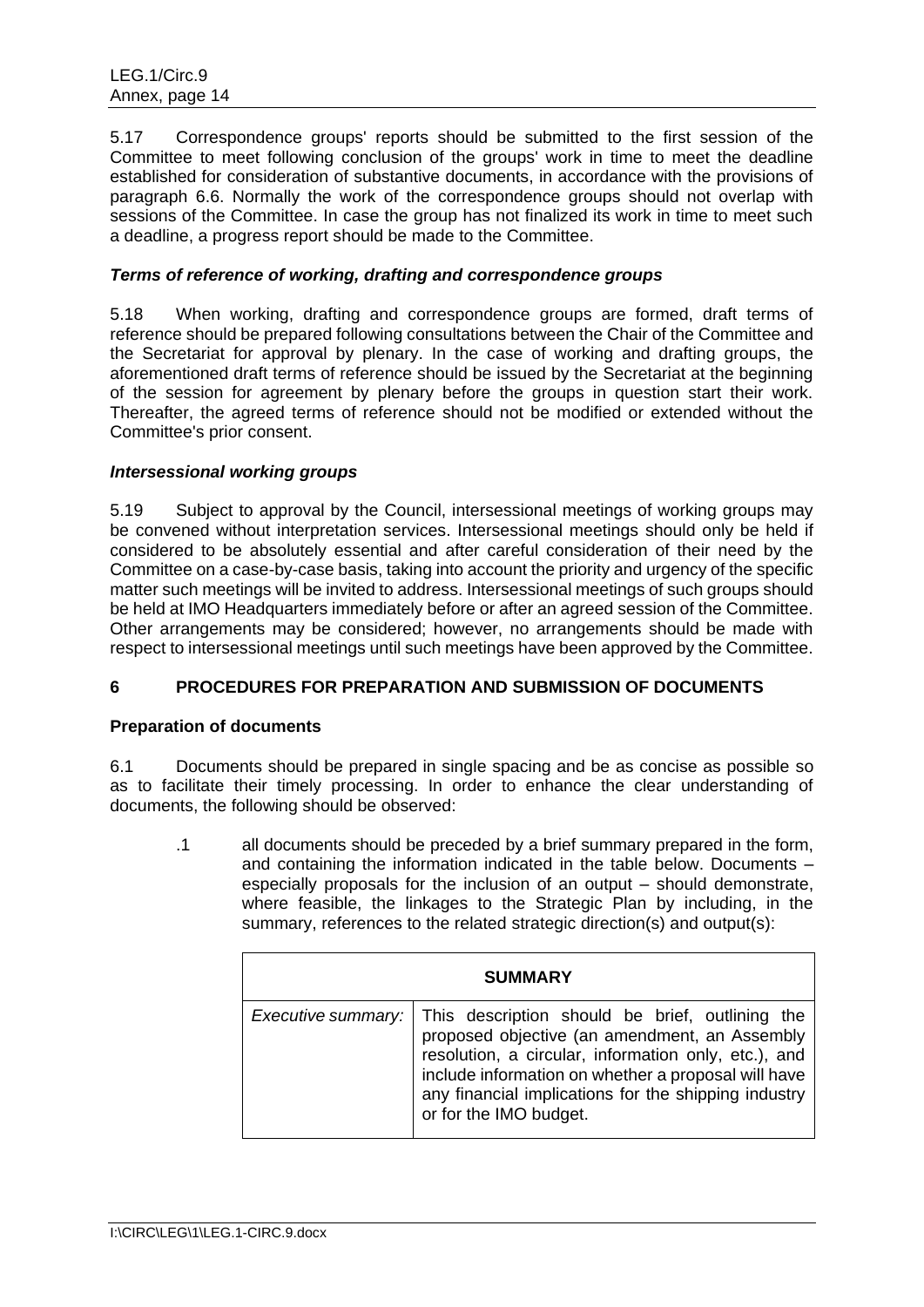|                                        | SUMMARY                                                                                                                                                                                             |
|----------------------------------------|-----------------------------------------------------------------------------------------------------------------------------------------------------------------------------------------------------|
| Strategic direction, if<br>applicable: | A reference should be made to one or more<br>relevant strategic directions in the Organization's<br>Strategic Plan or to other work undertaken by the<br>Organization that is within its mission.   |
| Output:                                | A reference should be made to one or more<br>corresponding outputs in the biennial's Strategic<br>Plan. If there is no corresponding output, an<br>appropriate descriptive text should be included. |
| Action to be taken:                    | A reference should be made to the paragraph of the<br>document which states the action to be taken by the<br>Committee.                                                                             |
| Related documents:                     | Other key documents should be listed to the extent<br>they are known to the originator of the document.                                                                                             |

- .2 substantive documents should conclude with a summary of the action the relevant body is invited to take; and
- .3 information documents should conclude with a summary of the information contained therein.

6.2 To facilitate their processing, documents should be submitted on a USB flash drive or by email to info@imo.org, preferably in Microsoft Word using Arial font size 11. Hard copies of documents may also be submitted or requested, to facilitate processing of the document, e.g. by attachment of annexes to main texts, and to check that none of the text has been garbled during sending or conversion.

6.3 Documents made available at IMO 13 weeks or more before a session should not be introduced in the plenary unless the Chair decides that this is essential for the proper consideration of the matter concerned.

6.4 Reports of the Committee should, in general, contain, under each section only:

- .1 a summary of key documents and listing of other documents submitted by Governments, international organizations and the Secretariat;
- .2 a summary of views expressed during consideration of an item, which may have influenced the decision taken by the reporting body (thus not allowing the reports to turn into summary records, and statements by delegations should be included therein only at their express request during the session); and
- .3 a record of the decisions taken.

6.5 In drafting recommendations, codes or guidelines, cross references may, whenever possible, be made to texts and terminology previously developed by IMO or other organizations. This will avoid unnecessary duplication and will reduce the need for excessively detailed provisions and for subsequent harmonization.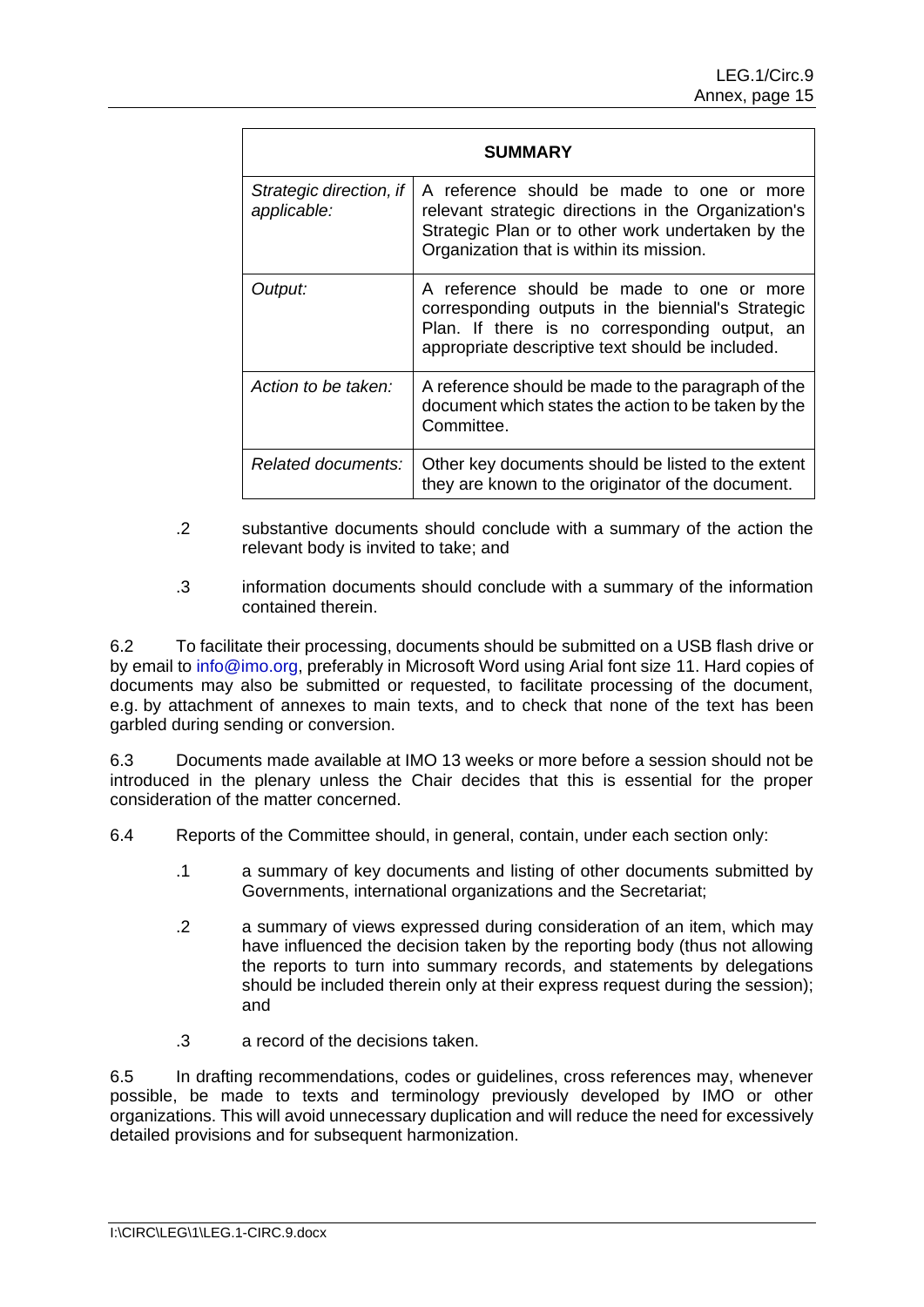### **Submission of documents**

6.6 To ensure that all documents are available at IMO Headquarters in all three working languages well in time before a session of the Committee or subsidiary body, so as to enable the timely studying of documents and thus promoting the participation of all members in the decision-making process of the Committee, the following provisions should apply:

- .1 as a general rule, documents, other than information documents, should not contain more than 50 pages. In the case of reports from working, drafting or correspondence groups and in other exceptional circumstances, this number of pages may be exceeded, provided that the appropriate deadline for receipt of the document by the Secretariat, as specified in sub-paragraphs .2 and .3 below, is put back by 1 week for every 20 pages exceeding 50 pages;
- .2 documents containing proposals for inclusion of new outputs should be received by the Secretariat not later than 13 weeks before the opening of any session of the Committee. They should be made available at IMO Headquarters and on the IMO documents website, in the Organization's three working languages, not later than 5 weeks before the opening of the session;
- .3 documents (including information documents) containing more than six pages of text (bulky documents) should be received by the Secretariat not later than 13 weeks before the opening of any session of the Committee. They should be made available at IMO Headquarters and on the IMO documents website, in the Organization's three working languages, except for information documents (which should not be translated), not later than five weeks before the opening of the session;
- .4 non-bulky documents commenting on those referred to in subparagraphs .2 and .3 above, or on items already on the agenda should be received by the Secretariat not later than nine weeks before the opening of any session of the Committee. They should be made available at IMO Headquarters and the IMO documents website, in the Organization's three working languages, not later than five weeks before the opening of the session;
- .5 notwithstanding the provisions of subparagraph .4 above, documents commenting on those referred to in subparagraphs .2, .3 and .4 above containing four pages or less should be processed if received by the Secretariat not later than seven weeks before the opening of any session of the Committee. These documents should start with a paragraph clearly indicating the document on which comments are made and stating that the document is submitted in accordance with the provisions of paragraph 6.6.5 of this document. They should be made available at IMO Headquarters and the IMO documents website, in the Organization's three working languages, not later than four weeks before the opening of the session; and
- .6 non-bulky information documents should be received by the Secretariat not later than nine weeks before the opening of any session of the Committee. They should not be translated and should be made available at IMO Headquarters and the IMO documents website not later than five weeks before the opening of the session. No action will be taken on the basis of an information document only, other than to take note of it.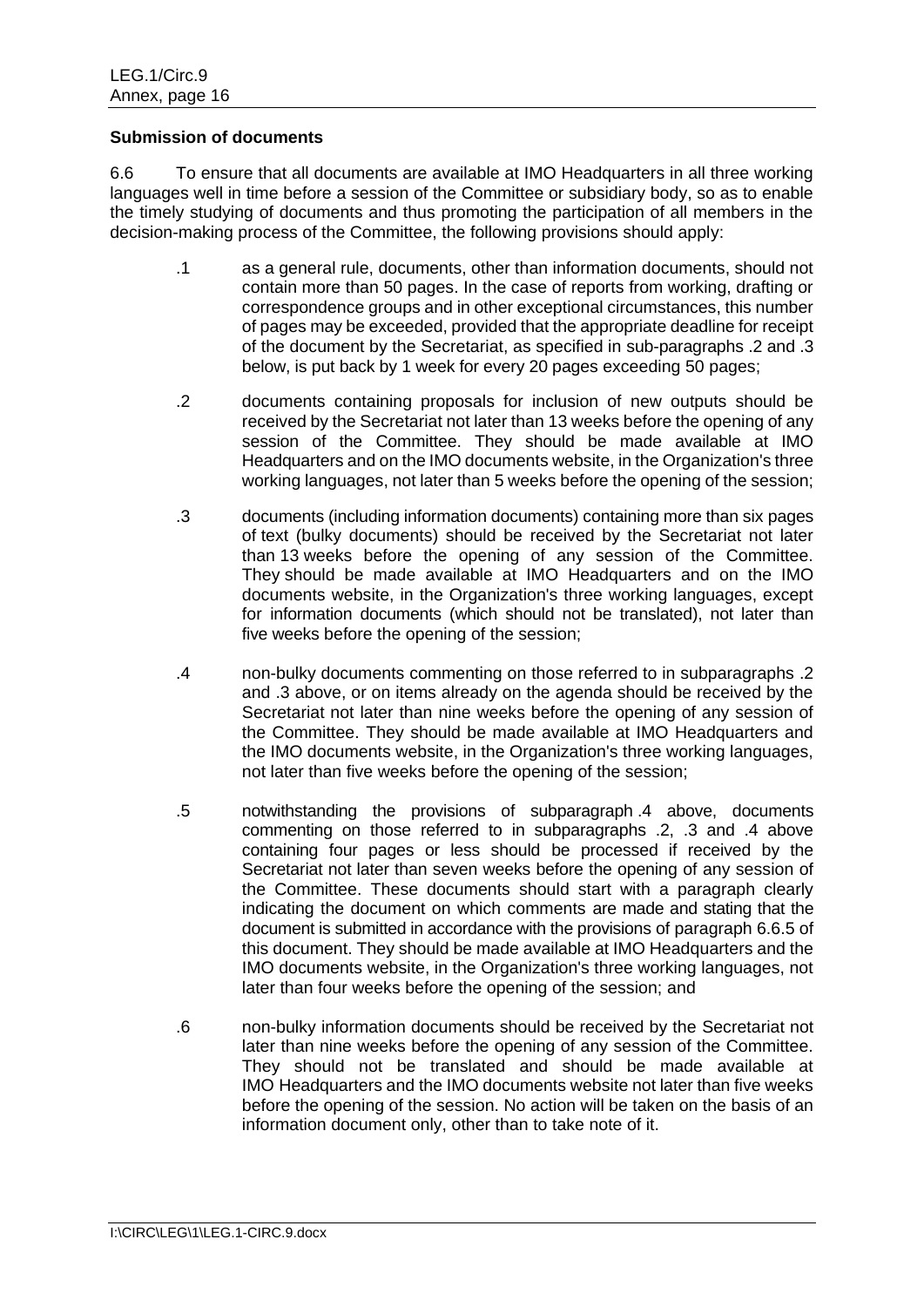6.7 The Secretariat should make every effort to ensure the timely posting of documents on the IMO documents website. Member Governments and international organizations should also endeavour to submit documents as early as possible and not just on the deadlines of the submission of documents.

6.8 The Secretariat should strictly apply the rules concerning the submission of documents and not accept late submissions from Governments or delegations. Any exemption from these provisions should have the prior authorization of the Chair of the Committee following consultations with the Secretariat.

6.9 In emergency circumstances requiring immediate action by the Committee, a document to that end consisting of no more than four pages should be received by the Secretariat not later than nine weeks before the opening of the session of the body concerned and made available at IMO Headquarters, in the Organization's three working languages, not later than five weeks before the opening of the session. Such a document will be considered by the Legal Committee only if the Committee decides to do so at the opening of its session.

6.10 To save meeting time, information documents, and documents requiring no action other than for their content to be noted, should not be introduced in the plenary meetings of any IMO organ.

6.11 To reduce the number of pages for meetings, documents other than information documents which contain more than 20 pages should not be translated into all working languages in their entirety. They should include, for translation purposes, a summary of the document not longer than four pages, with the technical content submitted as an annex in the language needed by working groups (e.g. English). 4

6.12 All concerned should be continuously aware of the financial and environmental impact of the volume of documentation generated by IMO meetings and should limit, to the greatest possible extent, the number of pages of documents submitted to such meetings.

# **7 ADDITIONAL CONSIDERATIONS**

7.1 Submissions to the Committee highlighting problems or shortcomings should, in general and where possible, also suggest appropriate solutions thereto.

7.2 Recognizing the human element as an overarching principle for the Organization's Strategic Plan, the Committee should take the human element into account in the review, development and implementation of new and existing requirements. The Committee will also take into account the needs and well-being of seafarers in all aspects of its work.

7.3 Outputs, for which extensive work is required, should, when appropriate, be placed on the provisional agenda of alternate sessions of the Committee to allow adequate time for preparatory work by delegations.

7.4 In respect of subjects requiring research, contributions from other organizations and appropriate entities should be encouraged and taken into account. Exchange of information on technological development should be encouraged.

-

 $4 - 1$  The text was inserted with the understanding that this restriction on translation would not limit the translation of a legal text (see paragraph 13.4(a) of document LEG 97/15).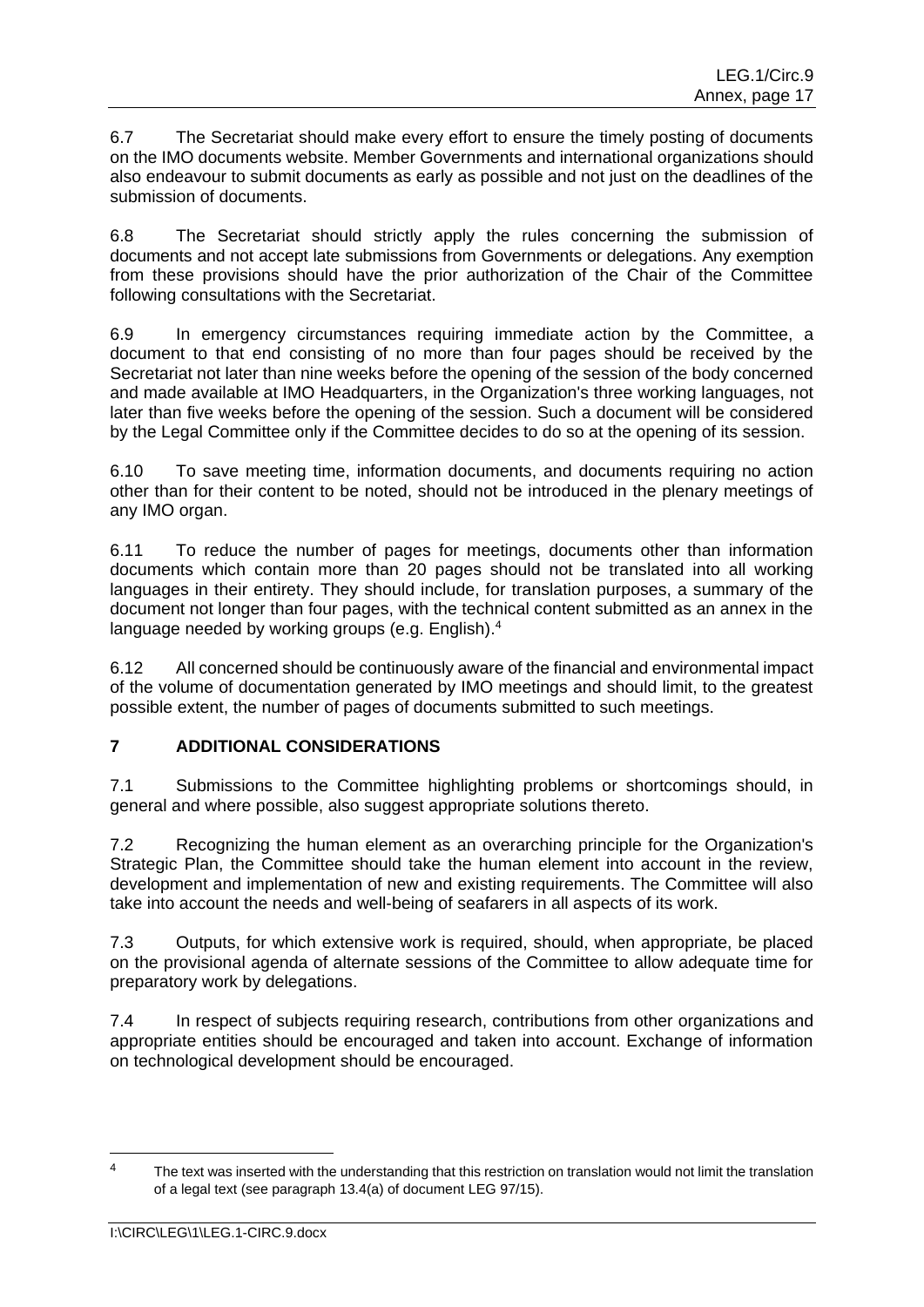7.5 In the context of resolution A.911(22) on *Uniform wording for referencing IMO instruments*, the Committee should be guided in its work, as appropriate, by the guidelines annexed thereto.

7.6 Substantial modifications to draft amendments to mandatory instruments being considered by the Committee with a view to adoption should only be accepted for discussion if they have been submitted in writing. However, in exceptional circumstances where the draft amendments under consideration include significant discrepancies or omissions, or where serious difficulties in their application can be foreseen, the Committee may accept to discuss oral proposals aimed at resolving any problems identified.

# **8 OBSERVANCE OF THE DOCUMENT**

This document should be observed strictly. This will assist delegations in preparing adequately for each meeting and enhance their participation in the debate and decision-making process during meetings. It will also prevent delegations from experiencing difficulties when developing national positions on subjects on the agenda of the Legal Committee. Committee members should ensure that their experts attending meetings of working groups, drafting groups or correspondence groups are adequately informed and instructed on any action necessary to give effect to decisions made by the Legal Committee.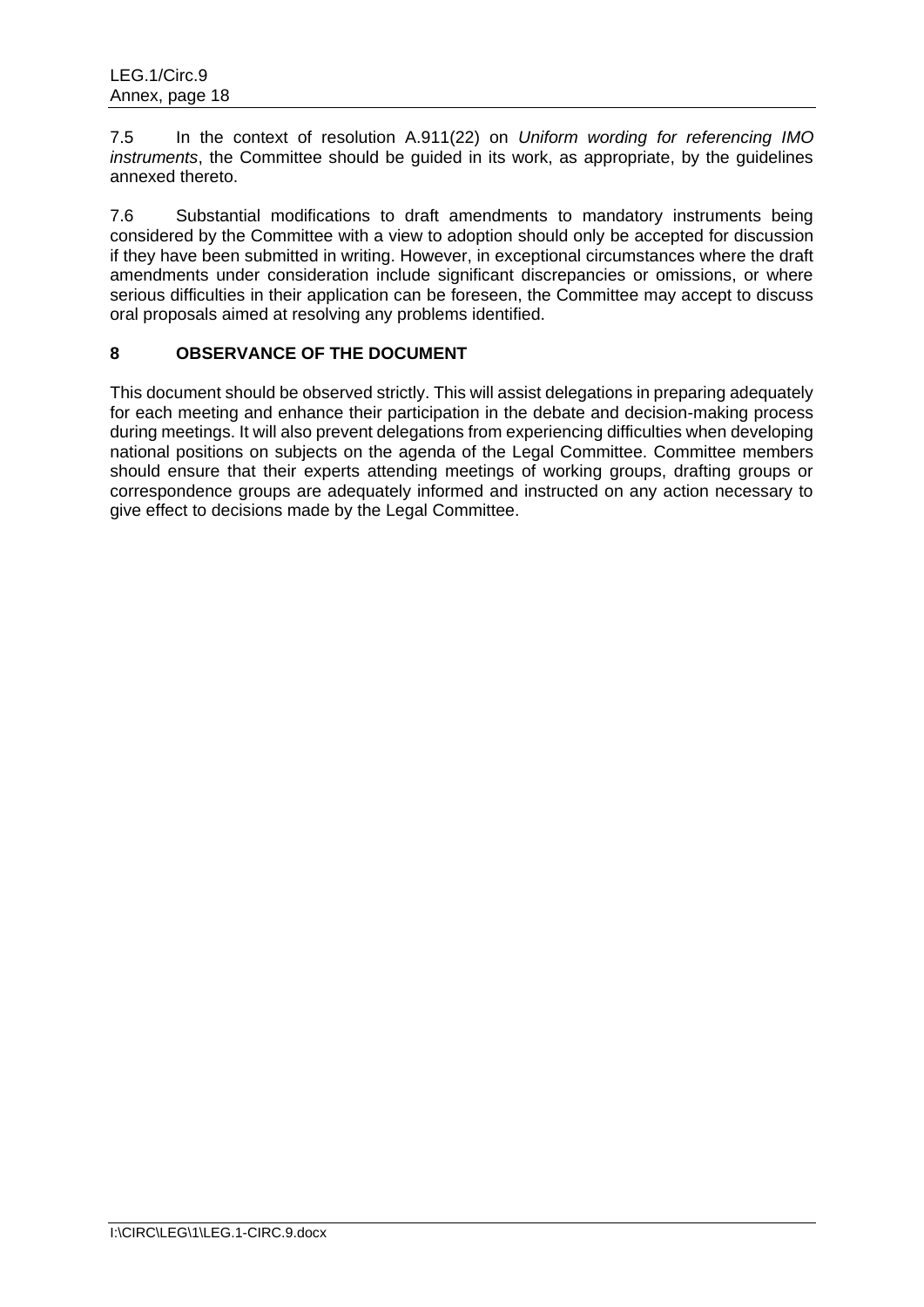### ANNEX 1

# **PROCEDURES FOR THE ASSESSMENT OF IMPLICATIONS OF CAPACITY-BUILDING REQUIREMENTS WHEN DEVELOPING NEW, OR AMENDING EXISTING, MANDATORY INSTRUMENTS**

### **1 INTRODUCTION**

1.1 Assembly resolution A.998(25) cautions that, unless the Council, the committees and their subsidiary bodies adopt a cradle to grave approach in relation to matters concerning capacity-building, technical cooperation and assistance, the chances of success in the ratification and effective implementation of IMO instruments may be reduced by the level of unpreparedness or lack of capacity that Governments, particularly of small island developing States (SIDS) and the least developed countries (LDCs), experience at the point when implementation of such instruments is urgently required and, therefore, the development of this procedure is in keeping with the provisions of resolution A.998(25).

1.2 Assessment of capacity-building implications for the implementation of new, and/or amendment to existing, instruments is an iterative process that begins at the acceptance of the preliminary proposal and runs in parallel up to the process of its implementation.

1.3 The procedure does not prevent States from taking extra actions in promoting the advancement of the objectives of capacity-building through technical assistance or cooperation.

### **2 DEFINITIONS**

For the purposes of this procedure, the following definitions apply:

2.1 *Output* is as defined in paragraph 2.1.3 of the document on *Organization and method of work of the Legal Committee*.

2.2 *Capacity-building* means sustainable, social, economic or legal measures undertaken through various means for the purposes of a comprehensive transformation of the performance of an Administration or industry player to implement and therefore comply with new or amended instruments.

2.3 *Technical assistance* is a methodology of providing capacity-building rendered through bilateral and/or multilateral exchange of technical knowledge, resources or expertise to a party who has requested such assistance in order to enhance the technical capability of that party to implement existing, new or amended instruments.

2.4 *Technical cooperation* refers to a methodology of providing capacity-building through a multilateral effort to a group of cooperating countries of a particular region by the provision of training and exchange of expertise, knowledge and information in support of efforts aimed at the promotion of the implementation of existing, new and/or amended instruments.

2.5 *Instruments* refers to IMO conventions and other treaties.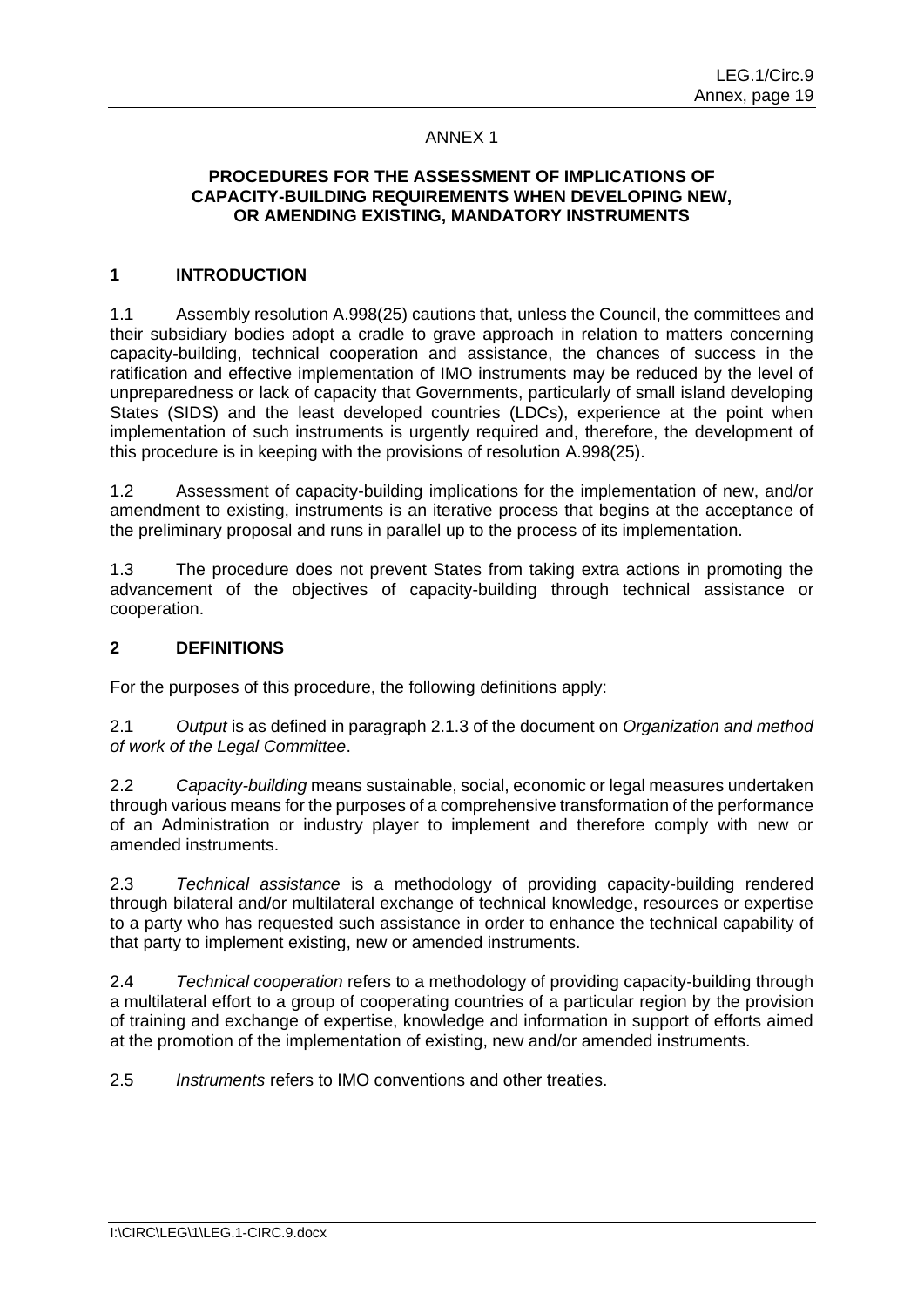### **3 PURPOSE AND OBJECTIVES**

3.1 The purpose of this procedure is to give effect to resolution A.998(25) aimed at enhancing efforts to promote universal implementation of IMO instruments.

3.2 This procedure is intended to assist in the identification and assessment of capacity-building implications in the following cases:

- .1 when the Committee has accepted a proposal for an output and/or on approval by the Committee of a new instrument;
- .2 during implementation of new instruments or amended instruments; and
- .3 during the scheduling of capacity-building measures or activities.

3.3 These procedures apply to the committees of the Organization and they constitute a specific implementation response to resolution A.998(25).

- 3.4 The procedures aim at:
	- .1 promoting universal ratification and compliance with newly adopted IMO instruments;
	- .2 improving the level and quality of implementation of new and/or amended instruments; and
	- .3 promoting as far as possible a balanced level of implementation of new instruments.

#### **4 PROCEDURE**

4.1 Committees should conduct an assessment of capacity-building implications by following the procedure in the flow chart in appendix 1.

4.2 Assessments of capacity-building implications should be initiated at acceptance of proposals for an output.

#### **Preliminary assessment of capacity-building implications**

4.3 In order to facilitate the assessment of capacity-building implications by the Committee, its Vice-Chair should, in consultation with the Chair and assisted by the Secretariat, undertake a preliminary assessment of capacity-building implications, utilizing the checklist for the assessment of the need for capacity-building contained in appendix 2.

4.4 The outcome of the preliminary assessment should be submitted to the Committee concerned for consideration. This should contain the Vice-Chair's appraisal of:

- .1 whether there are or will be capacity-building implications or need for technical assistance;
- .2 list of possible implications; and
- .3 recommendations on the way forward.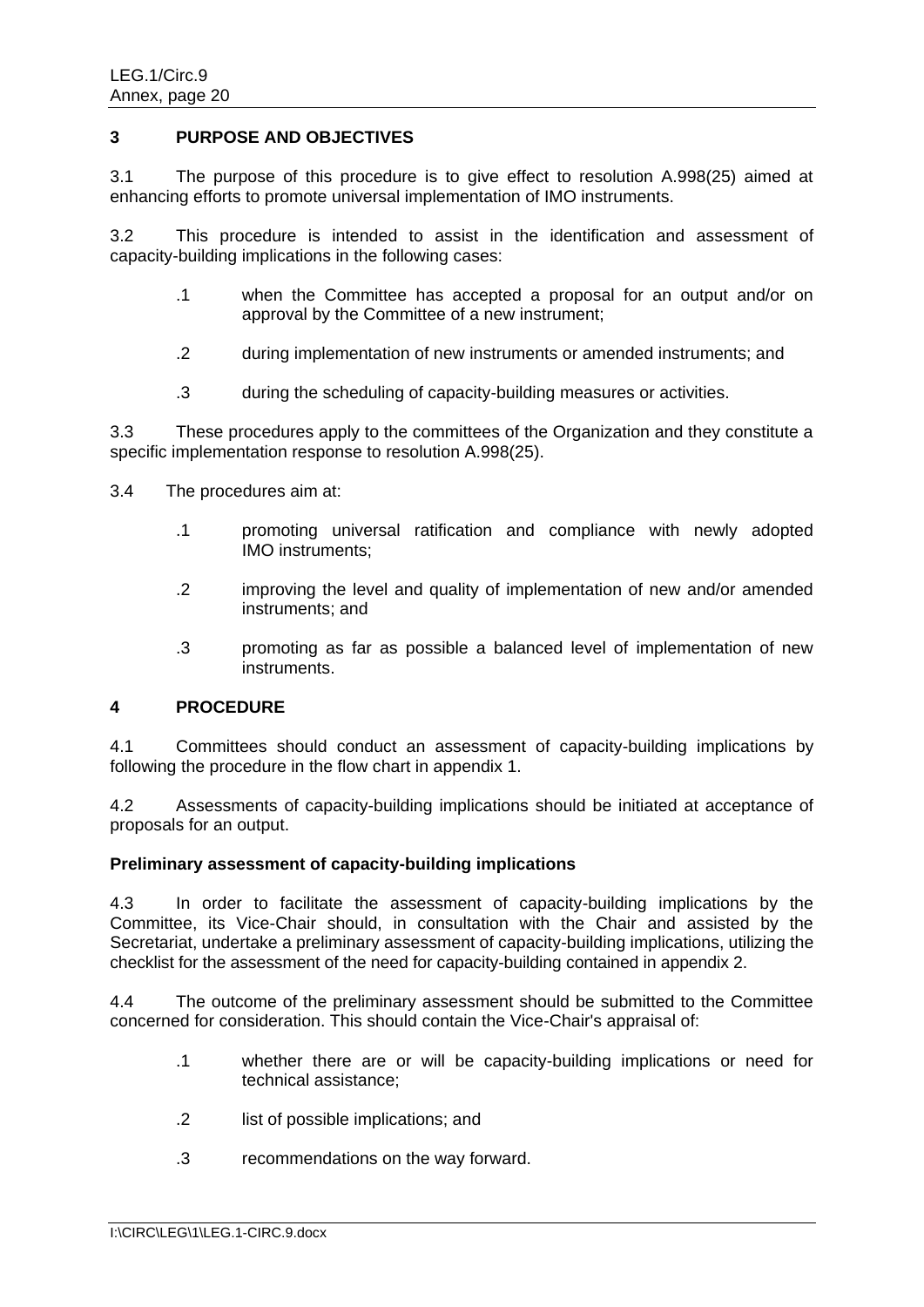# **Assessment of capacity-building implications**

4.5 Following the preliminary assessment, the Committee should, if necessary, decide to convene the Ad hoc Capacity-Building Needs Analysis Group (ACAG) to be chaired by the Vice-Chair of the Committee. The ACAG should consider the preliminary assessment, taking into account comments and any further submissions thereto and, if appropriate, conduct further assessment and present its report and recommendations to the Committee.

4.6 The ACAG may refer a matter through the Committee for further consideration by another organ.

# **Post-assessment of capacity-building implications for implementation of new measures**

4.7 When new measures have been approved, the Committee may request ACAG to conduct a post-assessment exercise using the criteria and mechanism contained in appendix 3 to identify issues requiring special focus when implementing technical cooperation and assistance activities.

4.8 Prepare a draft circular communicating possible capacity-building implications and recommendations of a course of action for consideration by the Organization, the membership and/or industry.

# **5 TERMS OF REFERENCE OF ACAG**

5.1 In conducting assessment of capacity-building, the ACAG should be guided by the following:

- .1 consider the preliminary assessment of capacity-building and technical assistance actions;
- .2 make an assessment and, when new measures have been approved, a post-assessment of the capacity-building actions that may include technical assistance or technical cooperation required by Administrations for the implementation of the instrument;
- .3 in consultation with the industry and non-governmental organizations, make an assessment and, when implementing new measures, a post-assessment of the capacity-building actions that may be required or expected of the shipping industry for the implementation of the instrument; and
- .4 advise the Committee of the implications for capacity-building relating to a new instrument or the proposed amendment to existing instrument, whichever is being considered.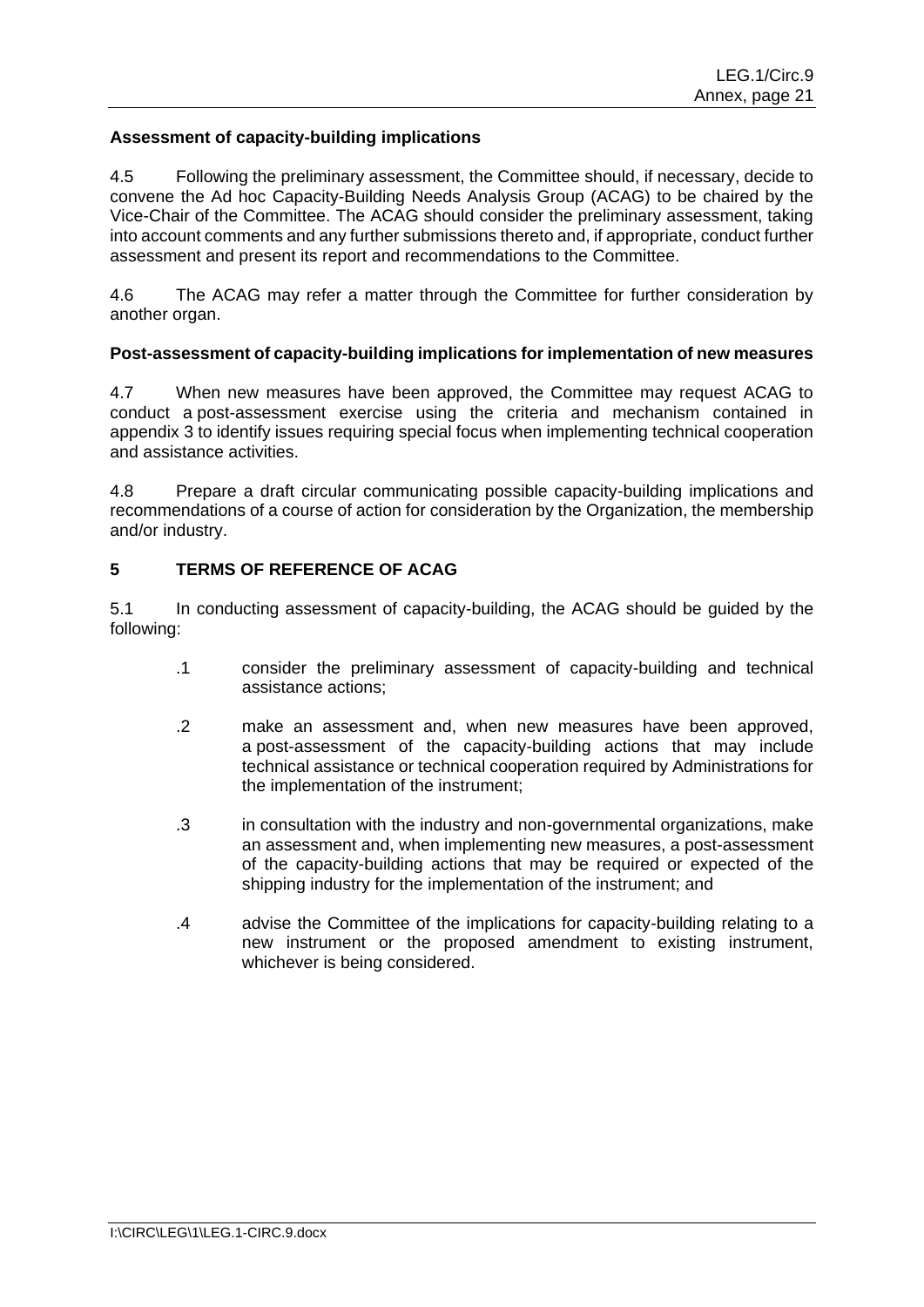APPENDIX 1

### **IDENTIFICATION OF CAPACITY-BUILDING IMPLICATIONS FLOW CHART**

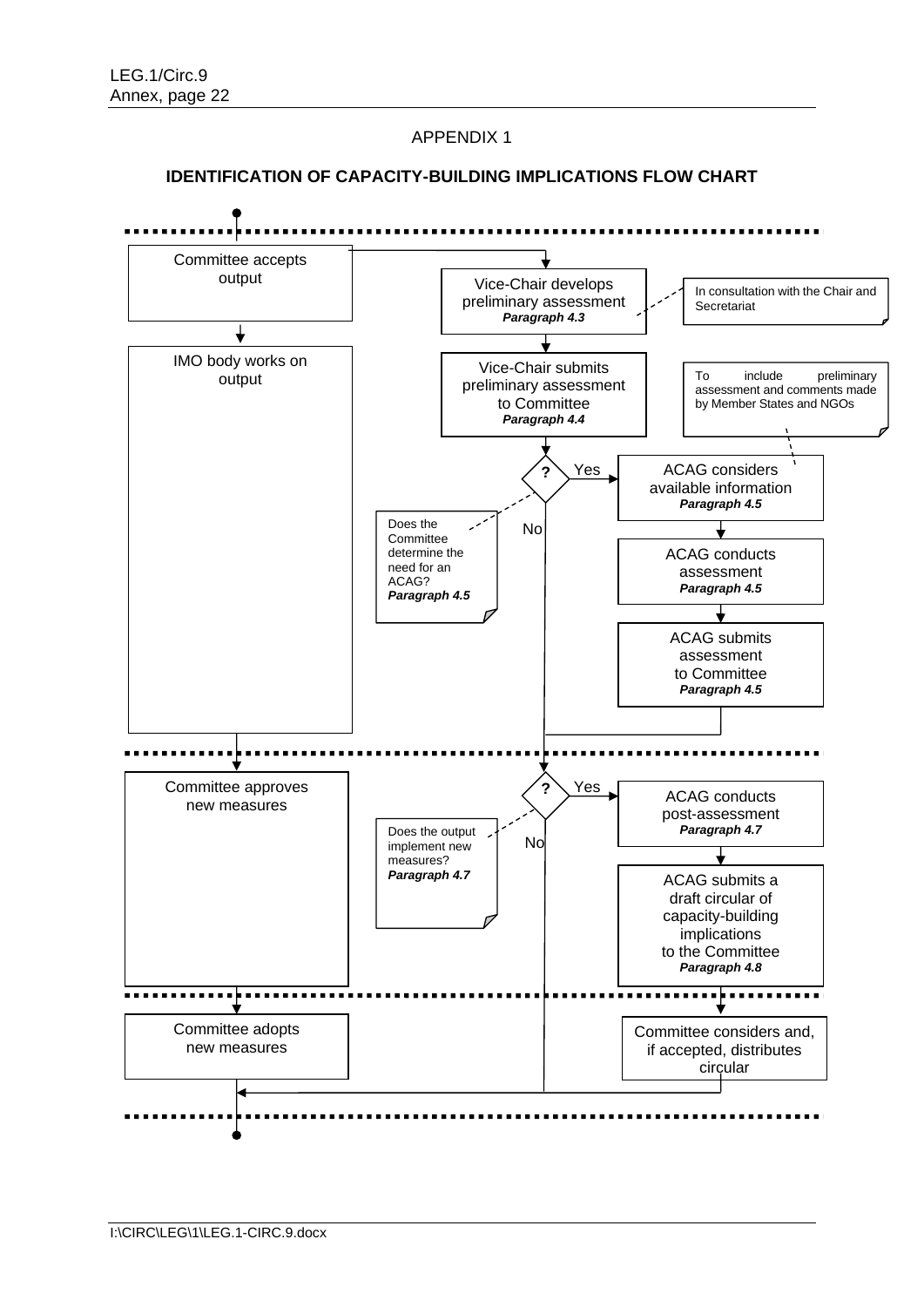# APPENDIX 2

# **CHECKLIST FOR THE IDENTIFICATION OF CAPACITY-BUILDING IMPLICATIONS**

### **1 For Administrations**

- $\Box$  Is new legislation required?
- $\Box$  Is there a requirement for new equipment and or systems?
	- o Does equipment manufacturing capacity exist internationally?
	- o Do equipment repair/servicing facilities exist internationally?
	- o Is there capacity to develop new systems?
- $\Box$  Will the implementation require additional financial resources?
- $\Box$  Is there a need for additional human resources or new skills?
- $\Box$  Will there be a need to upgrade current infrastructure?
- $\Box$  Is there enough lead-time towards implementation?
- $\Box$  Will there be a rapid implementation procedure adopted?
- $\Box$  Is there a substantial modification of existing standards?
- $\Box$  Will a guide to implementation be needed?

### **2 For the industry**

- $\Box$  Would the industry require new and/or enhancement of existing systems?
	- o Does capacity exist internationally to develop new systems?
- $\Box$  Is there a need for additional training of seafarers?
	- o Do related and validated training courses exist?
	- o Are there sufficient simulation training courses available internationally?
- $\Box$  Will there be a requirement for new equipment?
	- o Does manufacturing capacity exist internationally?
- $\Box$  Is there repair/servicing and/or retrofitting and does maintenance capacity exist internationally?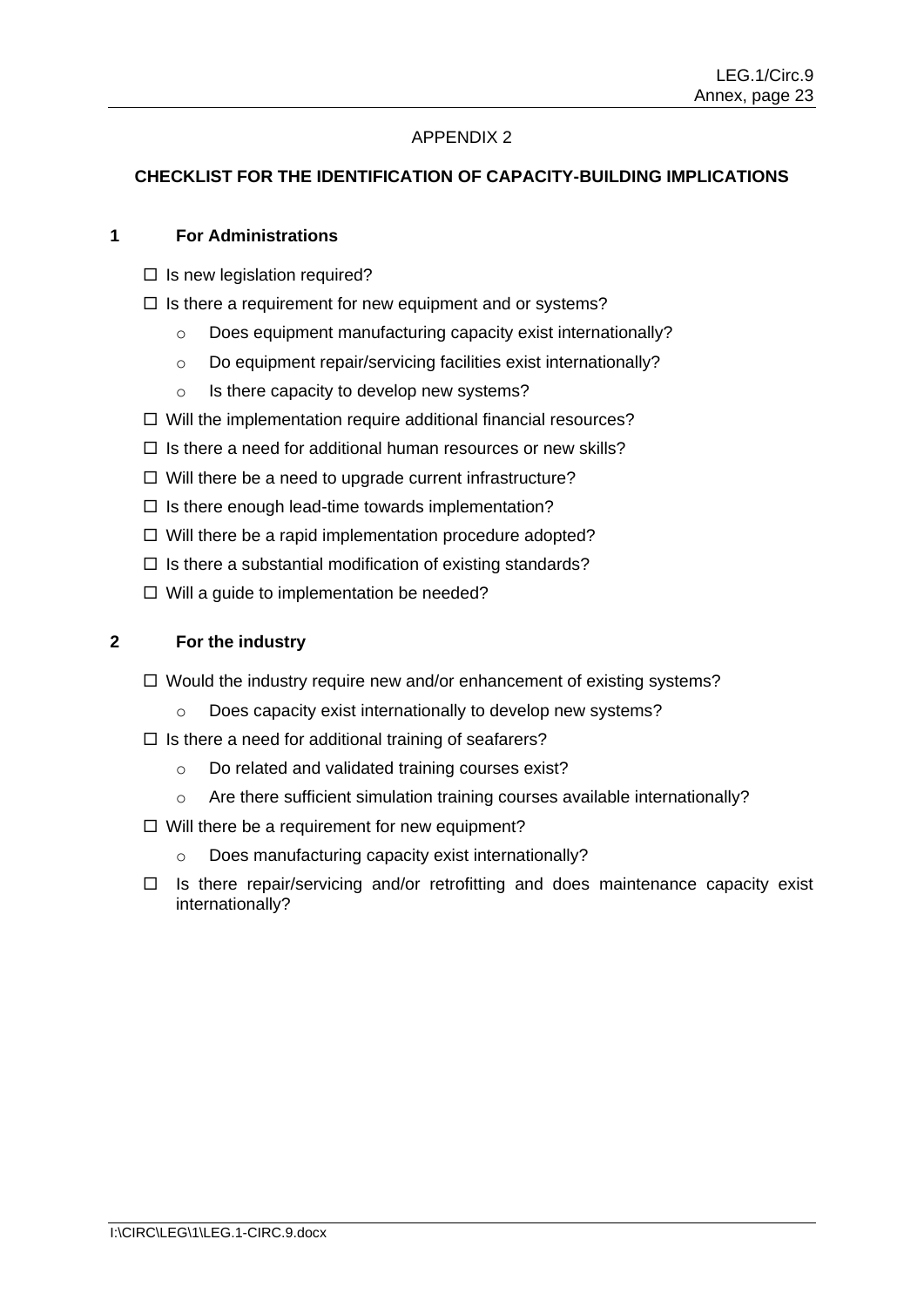### APPENDIX 3

### **CHECKLIST OF ISSUES REQUIRING SPECIAL FOCUS WHEN DEVELOPING CAPACITY-BUILDING RELATED TO THE IMPLEMENTATION OF NEW MEASURES**

| Administration<br>$\Box$<br><b>Industry</b><br>$\Box$<br>Prior to adoption<br>$\Box$<br>Once adopted<br>$\Box$<br>Prior to entry into force<br>$\Box$<br><b>Once ratified</b><br>$\Box \Box$<br>$\Box$ Phased in | <b>Required for</b><br>Implementation<br>Description of capacity-building activity needed for the implementation of<br>new measures: | <b>Instrument</b>     |                                              |
|------------------------------------------------------------------------------------------------------------------------------------------------------------------------------------------------------------------|--------------------------------------------------------------------------------------------------------------------------------------|-----------------------|----------------------------------------------|
|                                                                                                                                                                                                                  |                                                                                                                                      | <b>Measure number</b> | $\rule{1em}{0.15mm}$ of $\rule{1em}{0.15mm}$ |
|                                                                                                                                                                                                                  |                                                                                                                                      |                       |                                              |
|                                                                                                                                                                                                                  |                                                                                                                                      |                       |                                              |
|                                                                                                                                                                                                                  |                                                                                                                                      |                       |                                              |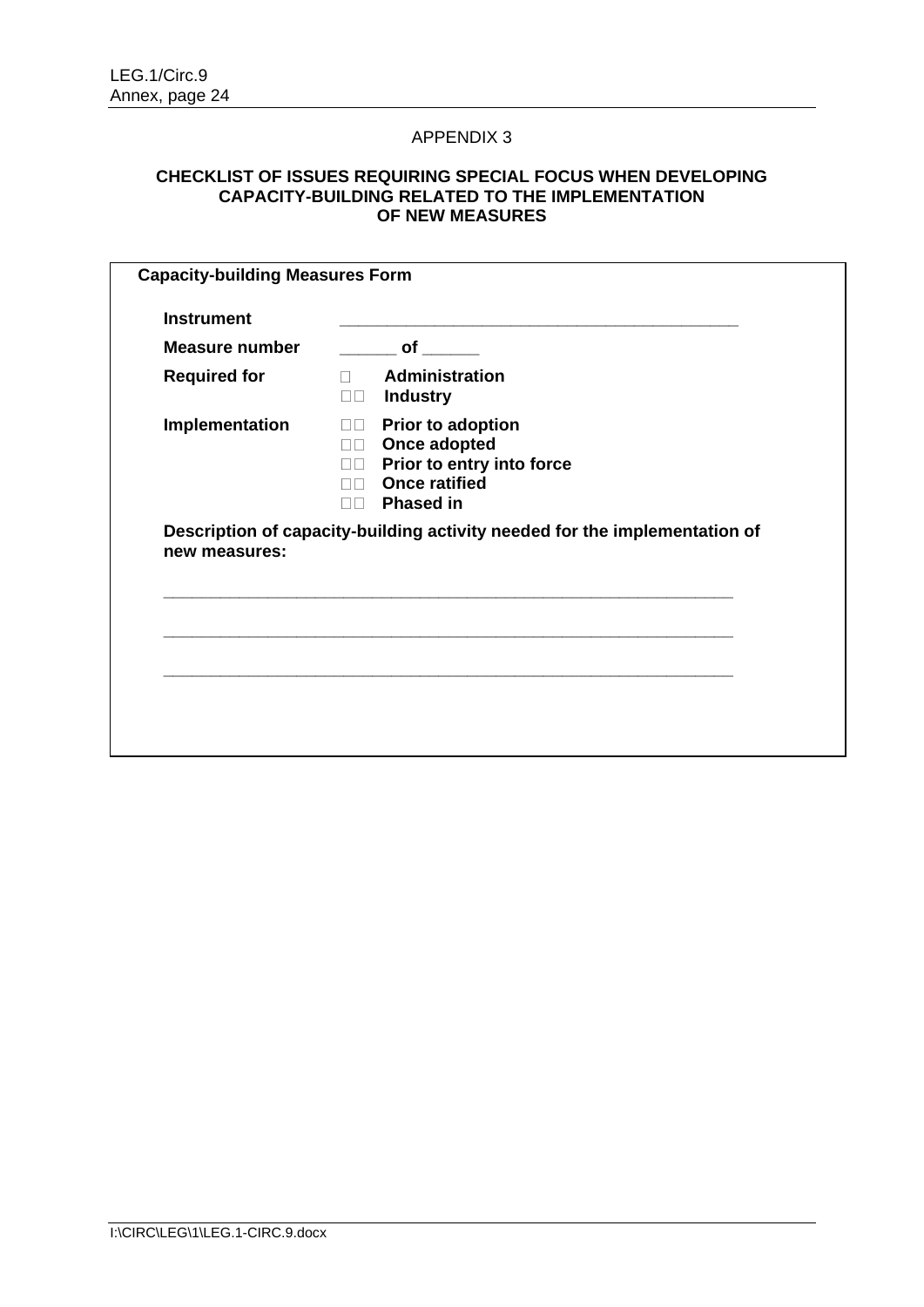### ANNEX 2

# **FORMAT 1: BIENNIAL STATUS REPORT**

| [Name of organ]                                                 |                               |                    |                                                                |                        |                         |                               |                                                                                   |                                              |                         |
|-----------------------------------------------------------------|-------------------------------|--------------------|----------------------------------------------------------------|------------------------|-------------------------|-------------------------------|-----------------------------------------------------------------------------------|----------------------------------------------|-------------------------|
| <b>Reference</b><br>to strategic<br>direction, if<br>applicable | Output<br>number <sup>a</sup> | <b>Description</b> | <b>Target</b><br><b>completion</b><br><b>year</b> <sup>b</sup> | Parent<br>$\log$ an(s) | Associated<br> organ(s) | <b>Coordinating</b><br> organ | <b>Status</b><br> of<br>output<br> for<br>Year 1 <sup>c</sup> Year 2 <sup>c</sup> | <b>Status</b><br> of<br>output<br><b>for</b> | References <sup>d</sup> |
|                                                                 |                               |                    |                                                                |                        |                         |                               |                                                                                   |                                              |                         |
| Notes:                                                          |                               |                    |                                                                |                        |                         |                               |                                                                                   |                                              |                         |
|                                                                 |                               |                    |                                                                |                        |                         |                               |                                                                                   |                                              |                         |
|                                                                 |                               |                    |                                                                |                        |                         |                               |                                                                                   |                                              |                         |
| Notes:                                                          |                               |                    |                                                                |                        |                         |                               |                                                                                   |                                              |                         |

#### **Notes:**

- a When individual outputs contain multiple deliverables, the format should report on each individual deliverable.
- b The target completion year should be specified as a year, or indicate that the item is annual or continuous. This should not indicate a number of sessions.
- c The entries under the "Status of output" columns are to be classified as follows:
	- "completed" signifies that the output for the year in question has been duly finalized;
	- "in progress" signifies that work on the output has been progressed, and that finalization is expected in the target completion year;
	- "ongoing" signifies that the outputs relate to work of the respective IMO organs that is a permanent or continuous task;
	- "postponed" signifies that the respective IMO organ has decided to defer the production of relevant outputs to another time (for example, until the receipt of corresponding submissions) and accordingly that the output has been introduced on the post-biennial agenda;
	- "extended" signifies that further work is necessary and that the output will not be finalized as planned; and
	- owing to the nature of annual outputs, the status can either be "completed" or "postponed".
- d References should be made to the relevant part of the organ's report on this item.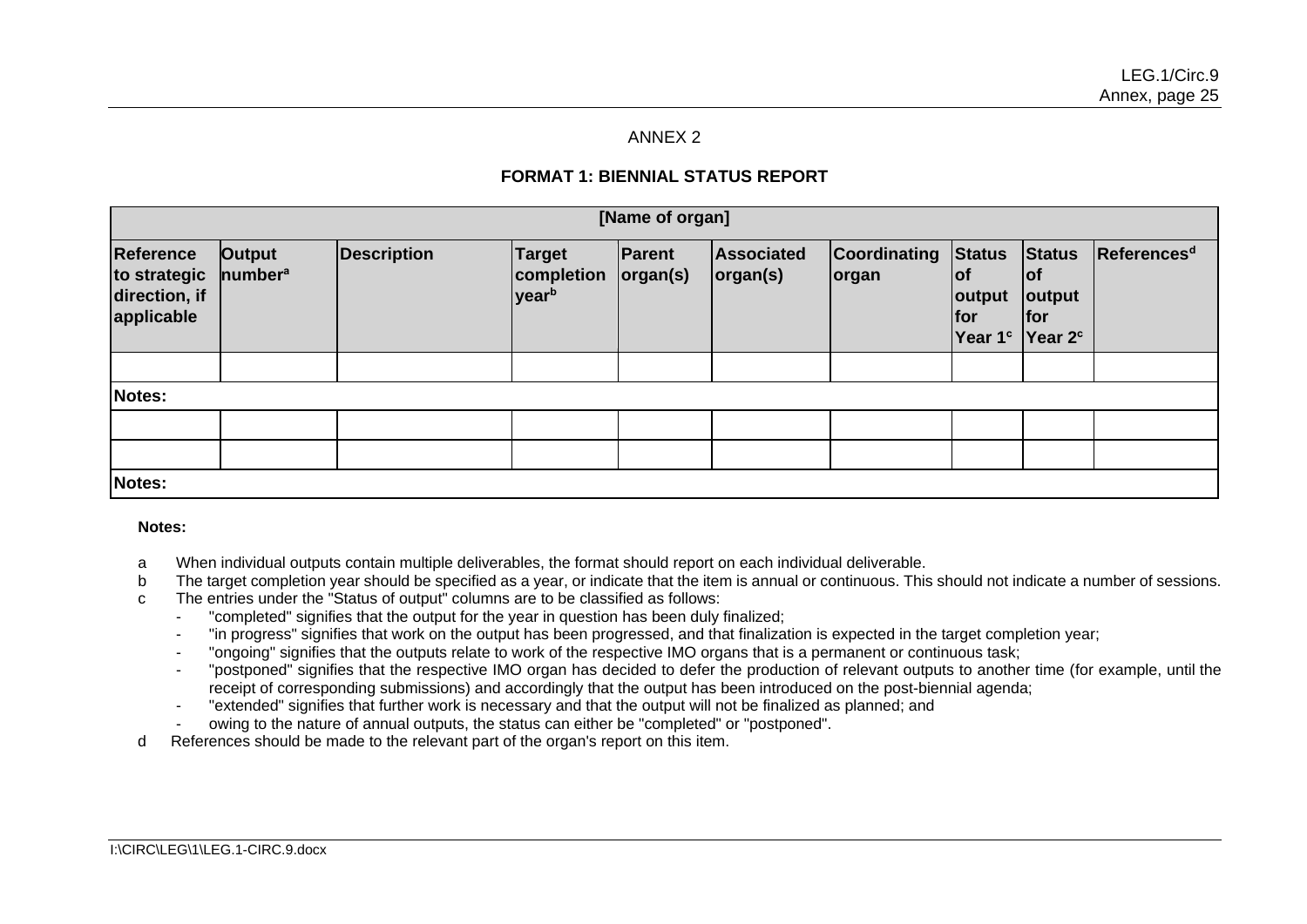# **FORMAT 2: POST-BIENNIAL AGENDAS OF COMMITTEES**

| [NAME OF COMMITEE] |                                       |                                                                 |                    |                    |                               |                       |                  |                  |
|--------------------|---------------------------------------|-----------------------------------------------------------------|--------------------|--------------------|-------------------------------|-----------------------|------------------|------------------|
|                    | <b>ACCEPTED POST-BIENNIAL OUTPUTS</b> |                                                                 |                    |                    |                               |                       |                  |                  |
| <b>Number</b>      | <b>Biennium<sup>e</sup></b>           | <b>Reference to</b><br>strategic<br>direction, if<br>applicable | <b>Description</b> | Parent<br>organ(s) | <b>Associated</b><br>organ(s) | Coordinating<br>organ | <b>Timescale</b> | <b>Reference</b> |
|                    |                                       |                                                                 |                    |                    |                               |                       |                  |                  |
|                    |                                       |                                                                 |                    |                    |                               |                       |                  |                  |
|                    |                                       |                                                                 |                    |                    |                               |                       |                  |                  |
|                    |                                       |                                                                 |                    |                    |                               |                       |                  |                  |
|                    |                                       |                                                                 |                    |                    |                               |                       |                  |                  |
|                    |                                       |                                                                 |                    |                    |                               |                       |                  |                  |
|                    |                                       |                                                                 |                    |                    |                               |                       |                  |                  |
|                    |                                       |                                                                 |                    |                    |                               |                       |                  |                  |
|                    |                                       |                                                                 |                    |                    |                               |                       |                  |                  |

**Notes:**

<sup>e</sup> Biennium when the output was placed on the post-biennial agenda.